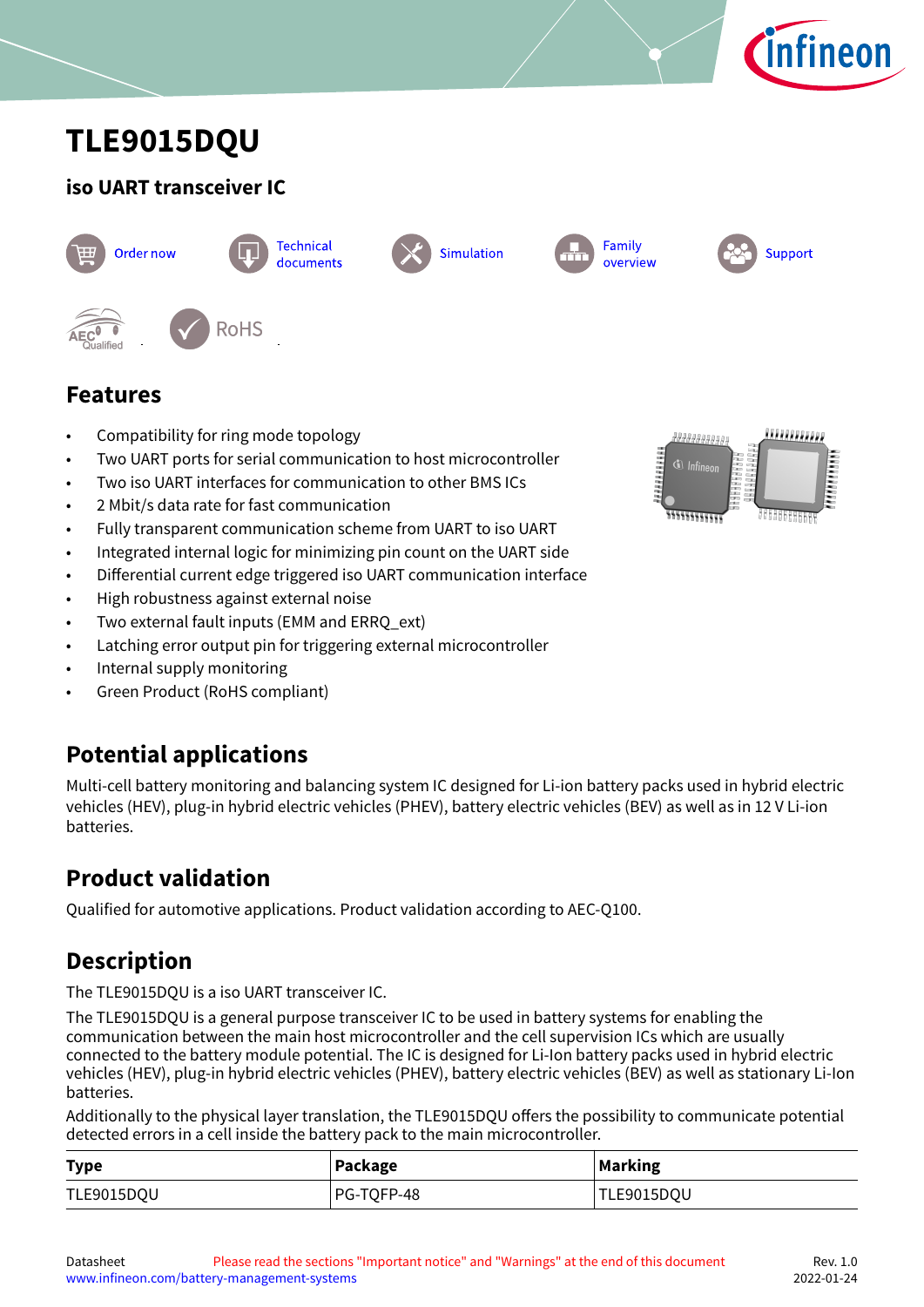### **Table of contents**



### **Table of contents**

| 1                       |                                                                      |
|-------------------------|----------------------------------------------------------------------|
| $\overline{\mathbf{2}}$ |                                                                      |
| 2.1                     |                                                                      |
| 2.2                     |                                                                      |
| 3                       |                                                                      |
| 3.1                     |                                                                      |
| 3.2                     |                                                                      |
| 3.3                     |                                                                      |
| 4                       |                                                                      |
| 4.1                     |                                                                      |
| 4.2                     |                                                                      |
| 5                       |                                                                      |
| 5.1                     |                                                                      |
| 5.2                     | Electrical characteristics watchdog and wake-up function (WD)  15    |
| 6                       |                                                                      |
| 6.1                     |                                                                      |
| 6.2                     |                                                                      |
| $\overline{7}$          |                                                                      |
| 7.1                     |                                                                      |
| 7.2                     | Electrical characteristics emergency mode (EMM) and ERR pin (ERR) 19 |
| 8                       |                                                                      |
| 8.1                     |                                                                      |
| 9                       |                                                                      |
|                         |                                                                      |
|                         |                                                                      |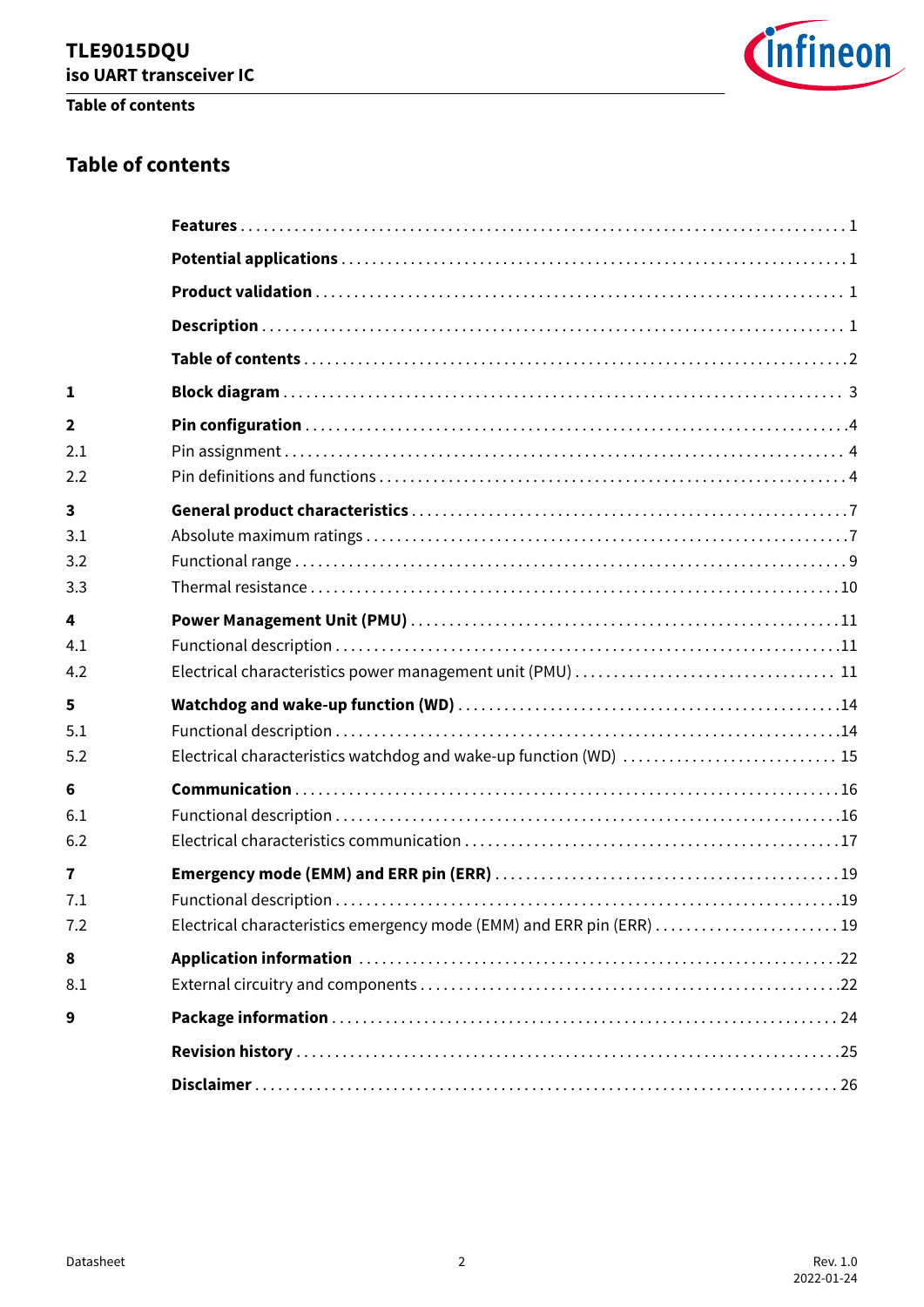### <span id="page-2-0"></span>**1 Block diagram**





**1 Block diagram**





**Figure 1 Block diagram**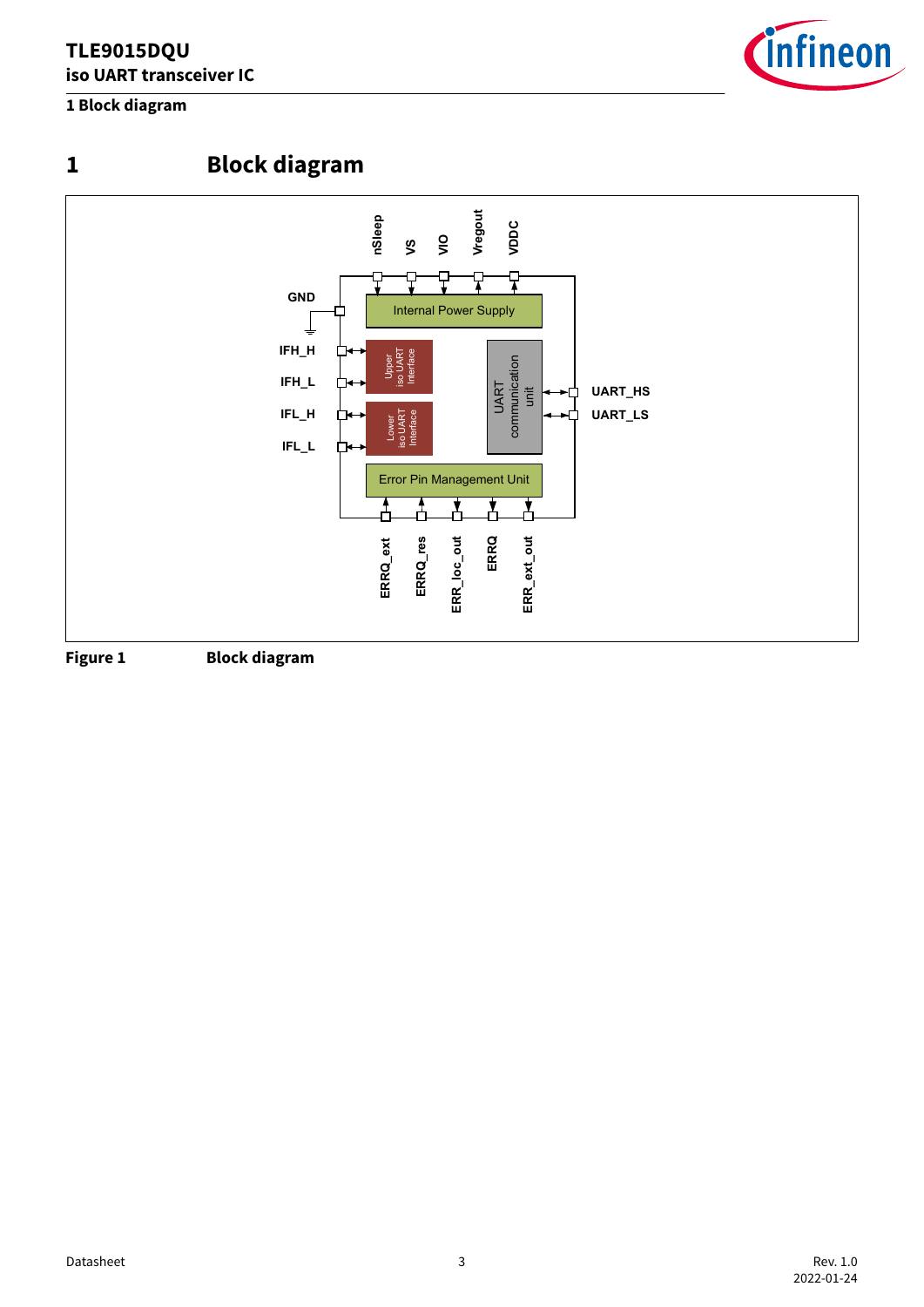<span id="page-3-0"></span>**2 Pin configuration**



### **2 Pin configuration**

### **2.1 Pin assignment**



**Figure 2 Pin configuration (top view)**

### **2.2 Pin definitions and functions**

| Pin            | <b>Symbol</b> | Pin type | <b>Function</b>                                           |
|----------------|---------------|----------|-----------------------------------------------------------|
| 1              | n. c.         |          | Not connected. Connect to GND in application.             |
| $\overline{2}$ | n. c.         |          | Not connected. Connect to GND in application.             |
| 3              | n. c.         |          | Not connected. Connect to GND in application.             |
| 4              | n. c.         |          | Not connected. Connect to GND in application.             |
| 5              | n. c.         |          | Not connected. Connect to GND in application.             |
| 6              | n. c.         |          | Not connected. Connect to GND in application.             |
| $\overline{7}$ | n. c.         |          | Not connected. Connect to GND in application.             |
| 8              | n. c.         |          | Not connected. Connect to GND in application.             |
| 9              | n. c.         |          | Not connected. Connect to GND in application.             |
| 10             | n. c.         |          | Not connected. Connect to GND in application.             |
| 11             | n. c.         |          | Not connected. Connect to GND in application.             |
| 12             | n. c.         |          | Not connected. Connect to GND in application.             |
| 13             | n. c.         |          | Not connected. Connect to GND in application.             |
| 14             | nSleep        |          | Input pin to force the device to go to sleep; active low. |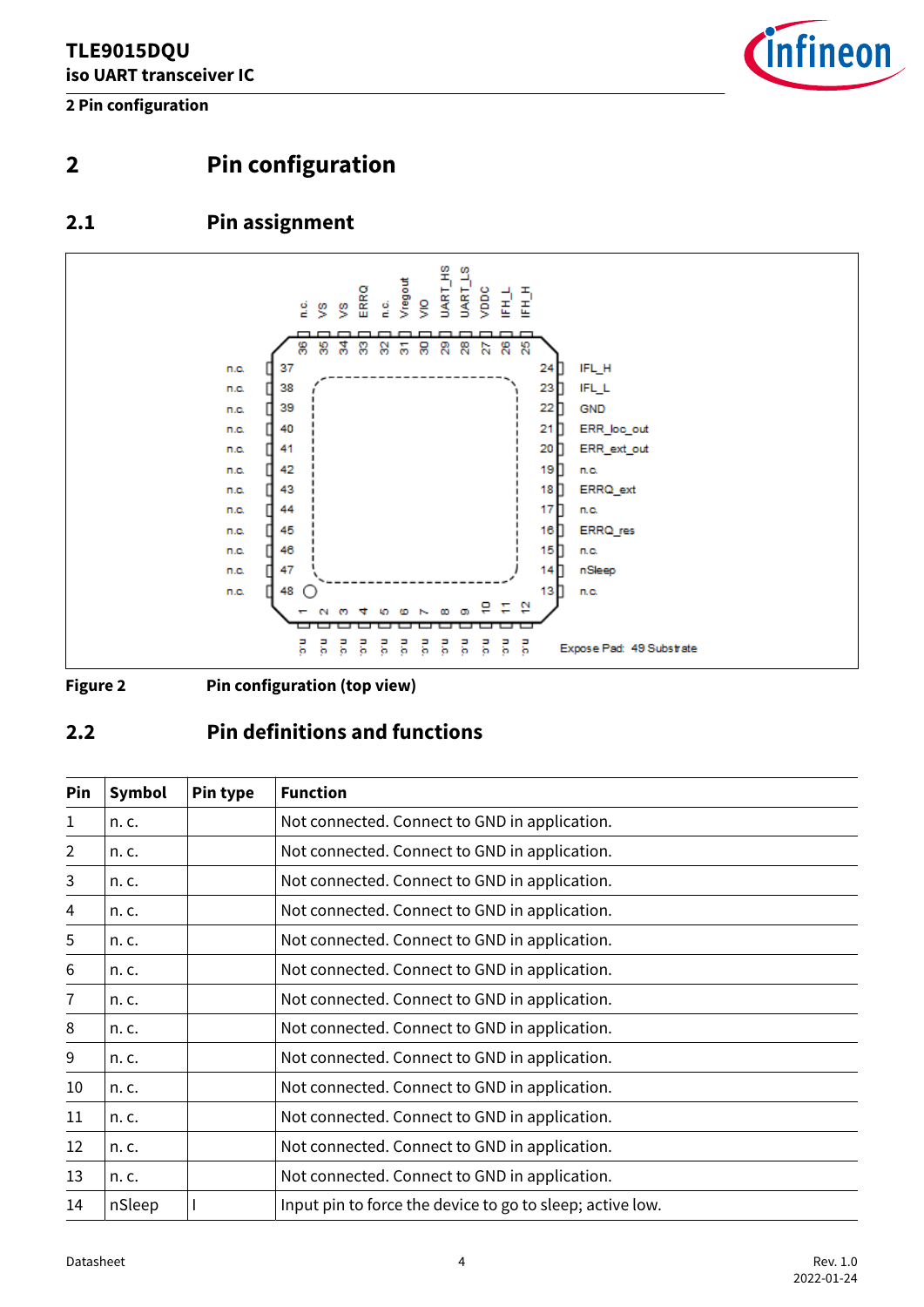



| Pin | Symbol          | Pin type     | <b>Function</b>                                           |
|-----|-----------------|--------------|-----------------------------------------------------------|
| 15  | n. c.           |              | Not connected. Connect to GND in application.             |
| 16  | ERRQ,res        | $\mathbf{I}$ | Reset the ERRQ pin; active low.                           |
| 17  | n. c.           |              | Not connected. Connect to GND in application.             |
| 18  | ERRQ_ext        | I.           | Input for external ERRQ. If not used, connect to VREGOUT. |
| 19  | n. c.           |              | Not connected. Connect to GND in application.             |
| 20  | ERR_ext_<br>out | $\circ$      | Output for external ERRQ; active high.                    |
| 21  | ERR_loc_<br>out | $\circ$      | Output pin to indicate local ERRQ; active high.           |
| 22  | GND             | <b>GND</b>   | Local GND of the device.                                  |
| 23  | $IFL_L$         | $D_l / O$    | Lower isolated UART (iso UART) L pin.                     |
| 24  | IFL_H           | $D_l / O$    | Lower isolated UART (iso UART) H pin.                     |
| 25  | IFH_H           | $D_l / O$    | Upper isolated UART (iso UART) H pin.                     |
| 26  | IFH_L           | $D_l / O$    | Upper isolated UART (iso UART) L pin.                     |
| 27  | <b>VDDC</b>     | Supply       | Buffer capacitor pin for internal iso UART supply.        |
| 28  | UART_LS         | $D_l / O$    | UART LS channel.                                          |
| 29  | UART_HS         | $D_l / O$    | UART HS channel.                                          |
| 30  | VIO             | S            | Supply for UART interface.                                |
| 31  | VREGOUT         | S            | Output pin for the internal regulator.                    |
| 32  | n.c.            | n.c.         | Not connected. Connect to GND in application.             |
| 33  | <b>ERRQ</b>     | $HV\_D_O$    | Error pin; open drain NMOS. This pin is latching.         |
| 34  | <b>VS</b>       | $\sf S$      | Supply pin.                                               |
| 35  | <b>VS</b>       | S            | Supply pin.                                               |
| 36  | n. c.           |              | Not connected. Connect to GND in application.             |
| 37  | n. c.           |              | Not connected. Connect to GND in application.             |
| 38  | n. c.           |              | Not connected. Connect to GND in application.             |
| 39  | n. c.           |              | Not connected. Connect to GND in application.             |
| 40  | n. c.           |              | Not connected. Connect to GND in application.             |
| 41  | n. c.           |              | Not connected. Connect to GND in application.             |
| 42  | n. c.           |              | Not connected. Connect to GND in application.             |
| 43  | n. c.           |              | Not connected. Connect to GND in application.             |
| 44  | n. c.           |              | Not connected. Connect to GND in application.             |
| 45  | n. c.           |              | Not connected. Connect to GND in application.             |
| 46  | n. c.           |              | Not connected. Connect to GND in application.             |
| 47  | n. c.           |              | Not connected. Connect to GND in application.             |
| 48  | n. c.           |              | Not connected. Connect to GND in application.             |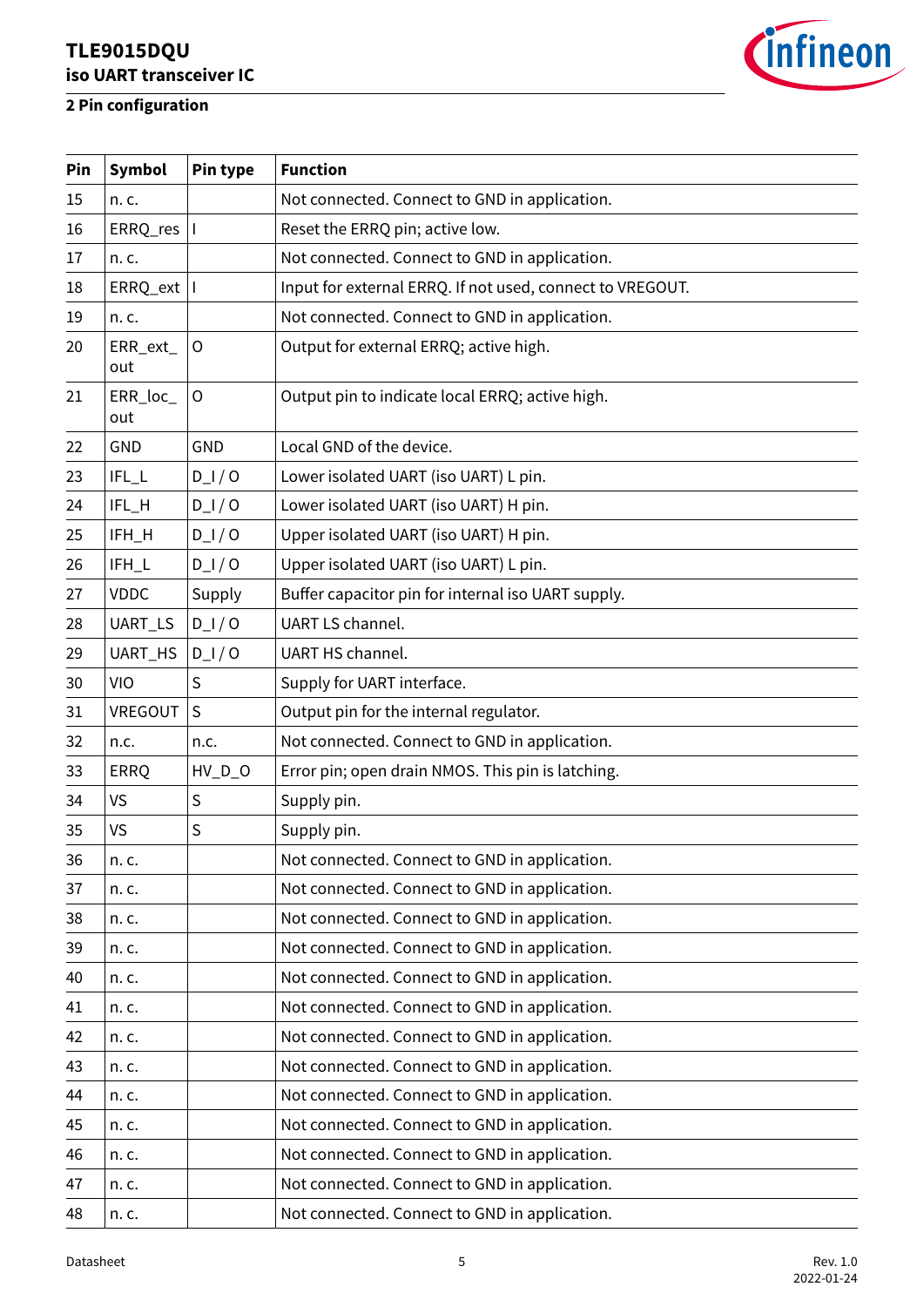

### **2 Pin configuration**

|    | $Pin$ Symbol $ Pin$ type |        | $\vert$ Function                                |
|----|--------------------------|--------|-------------------------------------------------|
| 49 | Exposed<br>Pad           | ∣ GNDA | Cooling tab. Connect to GND in the application. |

Pin types: A = analog, D = digital, HV = high-voltage, I = input, O = output, I/O = bidirectional, P = power, S = supply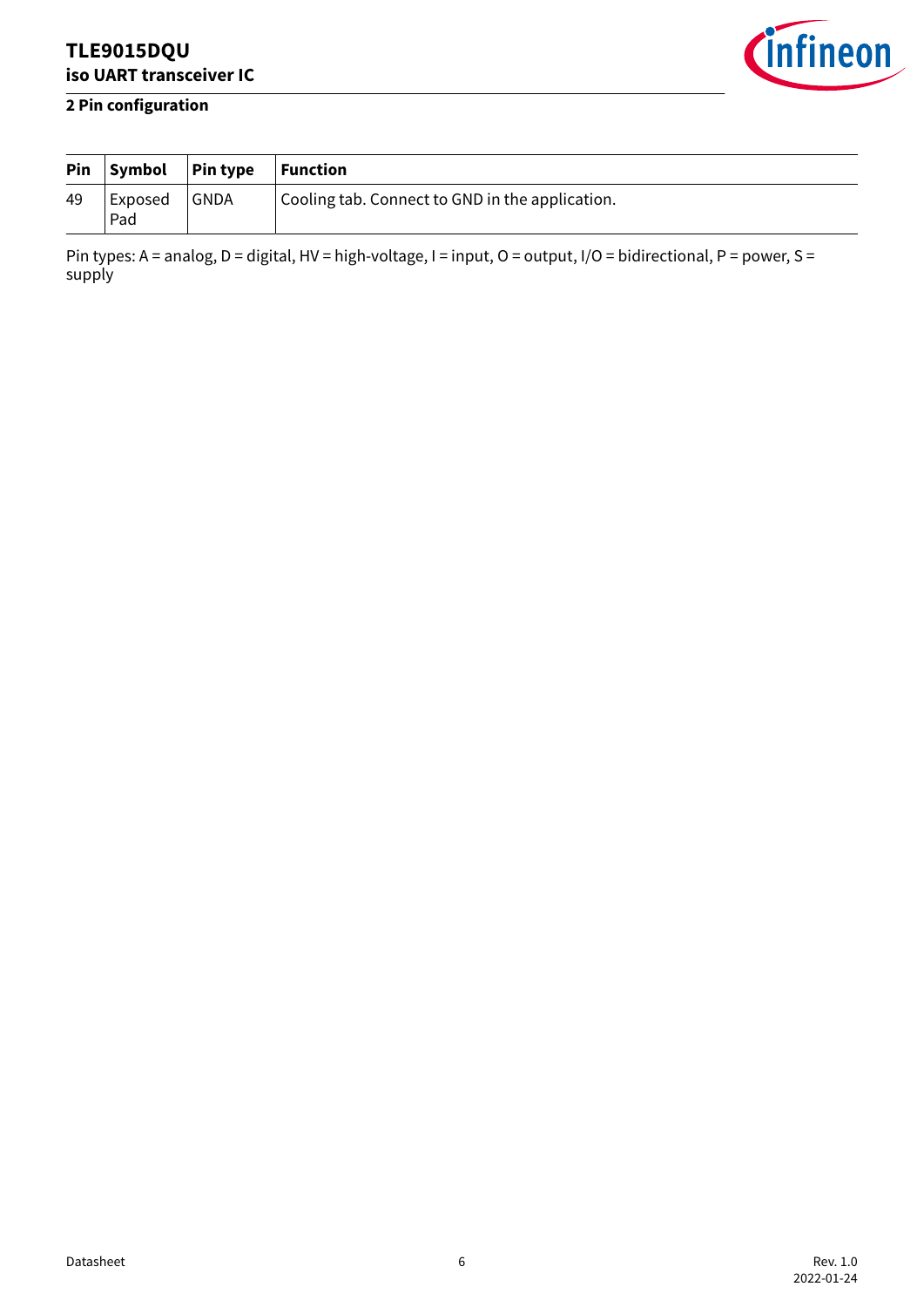### <span id="page-6-0"></span>**3 General product characteristics**



### **3 General product characteristics**

Within the functional or operating range, the IC operates as described in the circuit description. The electrical characteristics are specified within the conditions given in the electrical characteristics table.

This thermal data was generated in accordance with JEDEC JESD51 standards. For more information, go to www.jedec.org.

### **3.1 Absolute maximum ratings**

### **Table 1 Absolute maximum ratings**

*T*j = -40°C to +150°C, all voltages with respect to GND, positive current flowing into pin (unless otherwise specified)

| <b>Parameter</b>                    | Symbol                                            | <b>Values</b>             |                          |                          | Unit         | <b>Note or condition</b>                                                                                                 | p.             |
|-------------------------------------|---------------------------------------------------|---------------------------|--------------------------|--------------------------|--------------|--------------------------------------------------------------------------------------------------------------------------|----------------|
|                                     |                                                   | Min.                      | Typ.                     | Max.                     |              |                                                                                                                          | <b>Number</b>  |
| <b>Voltages</b>                     |                                                   |                           |                          |                          |              |                                                                                                                          |                |
| Supply<br>voltage VS                | $V_{VS_{max}}$                                    | $-0.3$                    | $\overline{\phantom{0}}$ | 45                       | V            | $\overline{\phantom{0}}$                                                                                                 | PRQ-1368       |
| Supply<br>voltage VS<br>relative    | $V_{VS_{rel,max}}$                                | $V_{VREG}$<br>OUT-<br>0.3 |                          | $\overline{\phantom{0}}$ | V            | $\overline{\phantom{0}}$                                                                                                 | <b>PRQ-489</b> |
| Supply<br>voltage VIO               | $V_{VIO\_max}$                                    | $-0.3$                    | $\overline{a}$           | 5.5                      | V            | $\overline{\phantom{0}}$                                                                                                 | <b>PRQ-488</b> |
| Regulator<br>output<br>VREGOUT      | V <sub>VREGOUT</sub><br>max                       | $-0.3$                    | $\overline{\phantom{0}}$ | 3.6                      | $\vee$       |                                                                                                                          | <b>PRQ-490</b> |
| Regulator<br>output VDDC            | $V_{\text{VDDC\_max}}$                            | $-0.3$                    | $\overline{\phantom{0}}$ | 3.6                      | V            | Assuming $l_{\text{VDDC}} \leq 1$ mA continuous current                                                                  | <b>PRQ-491</b> |
| iso UART<br>interface<br>$IFL_x$    | $V_{\text{IFL\_L\_max}}$<br>$V_{\text{IFL_Hmax}}$ | $-4.1$                    | $\overline{\phantom{0}}$ | 6.6                      | $\vee$       | 1)<br>BCI test maximum 300 mA injected via<br>twisted pair cable onto iso UART interface<br>(maximum pin current 150 mA) | <b>PRQ-493</b> |
| iso UART<br>interface<br>IFH_x      | $V_{IFH\_L\_max}$<br>$V_{IFH_H_{max}}$            | $-4.1$                    | $\overline{\phantom{0}}$ | 6.6                      | $\mathsf{V}$ | 1)<br>BCI test maximum 300 mA injected via<br>twisted pair cable onto iso UART interface<br>(maximum pin current 150 mA) | <b>PRQ-492</b> |
| Ground pin<br><b>GND</b>            | $V_{GND}$                                         | $\mathbf 0$               | $\overline{\phantom{0}}$ | $\mathbf 0$              | $\vee$       | Absolute GND                                                                                                             | PRQ-511        |
| High voltage<br>input pin<br>nSleep | $V_{\text{nSleep\_max}}$                          | $-0.3$                    | $\overline{\phantom{0}}$ | 45                       | V            | 2)                                                                                                                       | <b>PRQ-524</b> |

<sup>&</sup>lt;sup>1</sup> Positive and negative transients with a maximum duration of 100 ns allowed between  $\pm 8$  V; This should simulate ESD events; however, during normal and steady-state condition voltage on these pins must stay inside the maximum ratings specified.

<sup>&</sup>lt;sup>2</sup> Not subject to production test, specified by design.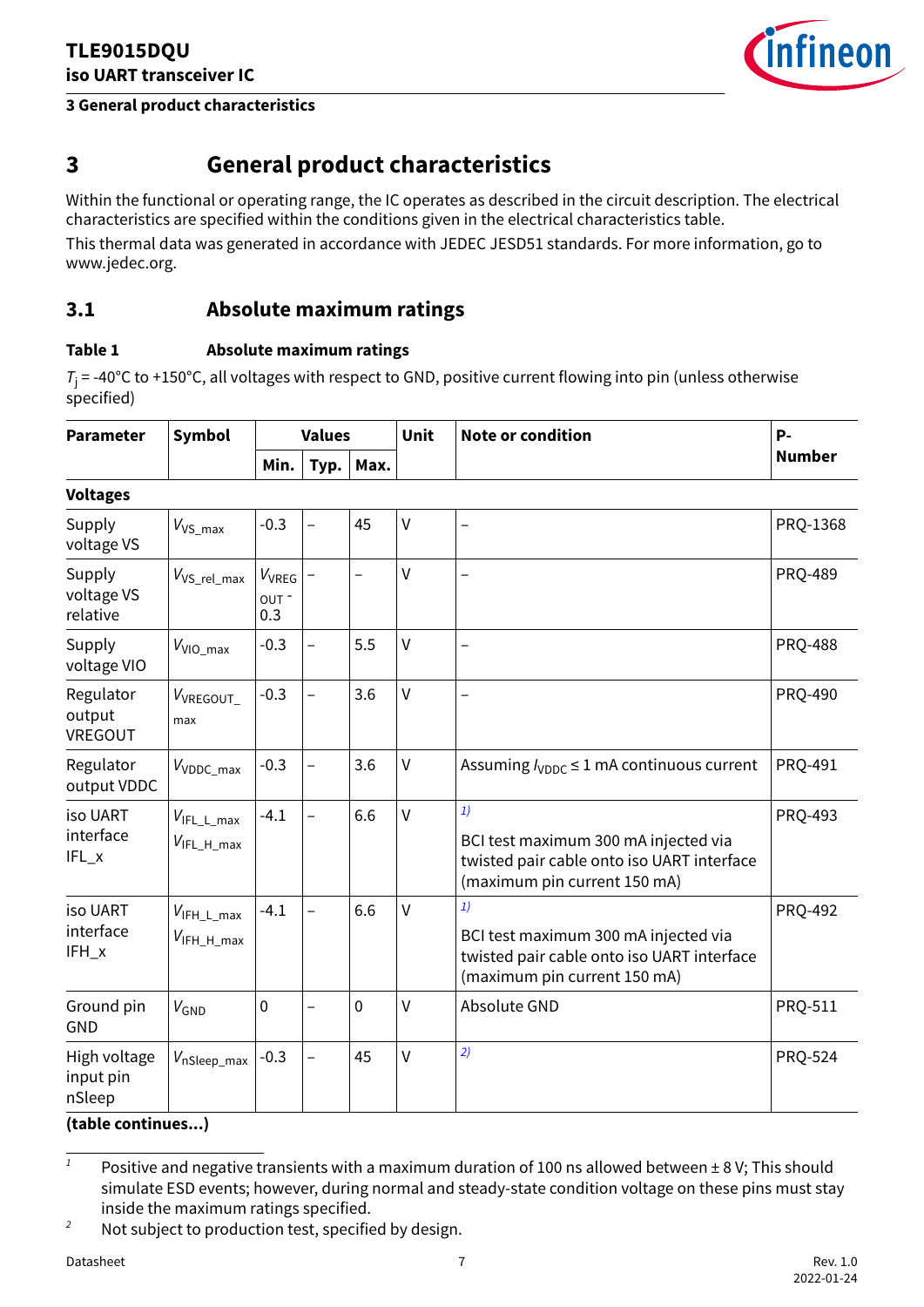### **3 General product characteristics**



### **Table 1 (continued) Absolute maximum ratings**

*T*j = -40°C to +150°C, all voltages with respect to GND, positive current flowing into pin (unless otherwise specified)

| <b>Parameter</b>                                 | Symbol                               |        | <b>Values</b>            |                           | Unit         | <b>Note or condition</b>       | P-             |
|--------------------------------------------------|--------------------------------------|--------|--------------------------|---------------------------|--------------|--------------------------------|----------------|
|                                                  |                                      | Min.   | Typ.                     | Max.                      |              |                                | <b>Number</b>  |
| High voltage<br>input pin<br>ERRQ_res            | $V_{\rm ERRQ\_res\_}$<br>max         | $-0.3$ |                          | 45                        | $\mathsf{V}$ | 2)                             | <b>PRQ-526</b> |
| High voltage<br>input pin<br>ERRQ_ext            | $V_{\sf{ERRQ\_ext\_}}$<br>max        | $-0.3$ | $\overline{\phantom{0}}$ | 45                        | $\mathsf{V}$ | 2)                             | <b>PRQ-528</b> |
| Digital<br>output pin<br>absolute<br>ERR_ext_out | $V_{\sf{ERR\_ext\_ou}}$<br>$t_{max}$ | $-0.3$ | $\overline{\phantom{0}}$ | 5.5                       | $\vee$       | 2)                             | PRQ-531        |
| Digital<br>output pin<br>relative<br>ERR_ext_out | $V_{\sf{ERR\_ext\_ou}}$<br>t_rel_max | $-0.3$ | $\qquad \qquad -$        | $V_{VIO}$<br>$+0.3$       | $\vee$       | 2)                             | PRQ-530        |
| Digital<br>output pin<br>absolute<br>ERR_loc_out | $V_{\sf{ERR\_loc\_ou}}$<br>$t_{max}$ | $-0.3$ | $\overline{\phantom{0}}$ | 5.5                       | $\vee$       | 2)                             | PRQ-533        |
| Digital<br>output pin<br>relative<br>ERR_loc_out | $V_{\sf{ERR\_loc\_ou}}$<br>t_rel_max | $-0.3$ | $\overline{\phantom{0}}$ | V <sub>VO</sub><br>$+0.3$ | $\vee$       | 2)                             | <b>PRQ-532</b> |
| <b>UART</b><br>interface pins<br>absolute        | $V_{\text{UART\_x\_ma}}$             | $-0.3$ | $\overline{\phantom{0}}$ | 5.5                       | $\mathsf{V}$ | 2)<br>$x \rightarrow$ LS or HS | PRQ-535        |
| <b>UART</b><br>interface pins<br>relative        | $V_{\text{UART\_x\_rel\_}}$<br>max   | $-0.3$ | $\overline{\phantom{0}}$ | $V_{VIO}$<br>$+0.3$       | V            | 2)<br>$x \rightarrow$ LS or HS | PRQ-534        |
| <b>ECD</b> robuctnoss                            |                                      |        |                          |                           |              |                                |                |

#### **ESD robustness**

| <b>ESD</b><br>robustness 2<br>kV | $V_{\textsf{ESD\_2kV\_m}}$<br>ax | $-2$ | - | ົາ<br>∠ | kV | 3)<br>HBM; all pins                                            | <b>PRQ-514</b> |
|----------------------------------|----------------------------------|------|---|---------|----|----------------------------------------------------------------|----------------|
| <b>ESD</b><br>robustness 4<br>kV | $V_{\mathsf{ESD\_4kV\_m}}$<br>ax | -4   | - | 4       | kV | 3)<br>HBM; robustness versus GND for pins: VS,<br>IFH_x, IFL_x | PRQ-1831       |

<sup>&</sup>lt;sup>2</sup> Not subject to production test, specified by design.

*<sup>3</sup>* ESD robustness, HBM according to ANSI/ESDA/JEDEC JS-001 (1.5 kΩ, 100 pF).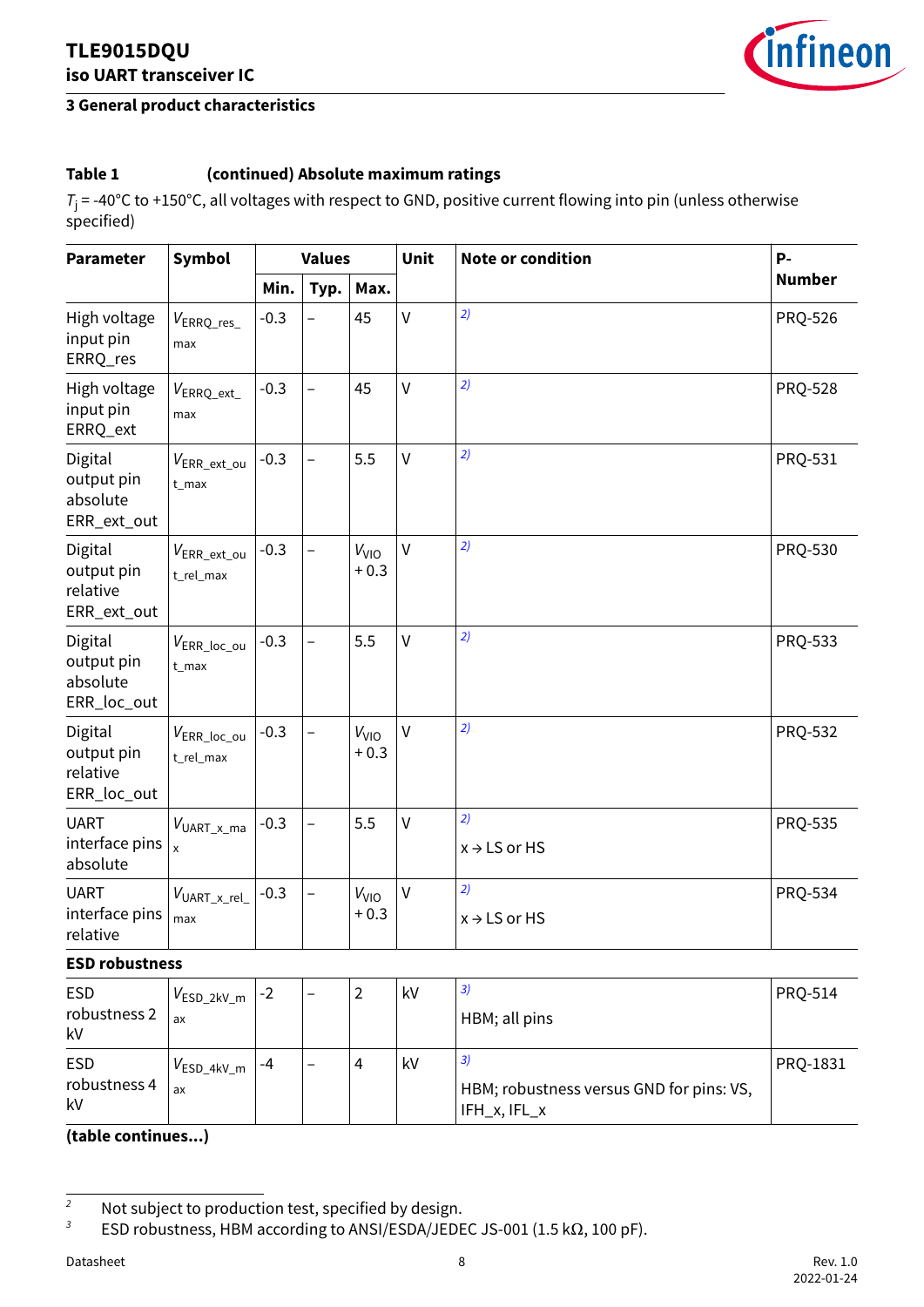

#### <span id="page-8-0"></span>**3 General product characteristics**

### **Table 1 (continued) Absolute maximum ratings**

*T*j = -40°C to +150°C, all voltages with respect to GND, positive current flowing into pin (unless otherwise specified)

| <b>Parameter</b>                             | Symbol                               | <b>Values</b> |                          |      | Unit | Note or condition      | Р-             |
|----------------------------------------------|--------------------------------------|---------------|--------------------------|------|------|------------------------|----------------|
|                                              |                                      | Min.          | Typ.                     | Max. |      |                        | <b>Number</b>  |
| <b>ESD</b><br>robustness<br><b>CDM 500 V</b> | $V_{\mathsf{ESD\_cdm\_al}}$<br>l max | $-500$        | $\overline{\phantom{0}}$ | 500  | V    | 4)<br>CDM; all pins    | <b>PRQ-516</b> |
| <b>ESD</b><br>robustness<br><b>CDM 750 V</b> | $V_{\mathsf{ESD\_Corner}}$<br>max    | $-750$        |                          | 750  | V    | 4)<br>CDM; corner pins | <b>PRQ-517</b> |

#### **Temperatures**

| Junction<br>temperature | max       | $-40$ | -                        | 150 | $\circ$<br>◡ | $\overline{\phantom{0}}$ | <b>PRQ-512</b> |
|-------------------------|-----------|-------|--------------------------|-----|--------------|--------------------------|----------------|
| Storage<br>temperature  | ′ stg_max | $-55$ | $\overline{\phantom{0}}$ | 150 | $\circ$<br>◡ | $\overline{\phantom{0}}$ | <b>PRQ-513</b> |

#### **Notes:**

*1. Stresses above the ones listed here may cause permanent damage to the device. Exposure to absolute maximum rating conditions for extended periods may affect device reliability.*

*2. Integrated protection functions are designed to prevent IC destruction under fault conditions described in the datasheet. Fault conditions are considered as outside normal operating range. Protection functions are not designed for continuous repetitive operation.*

### **3.2 Functional range**

#### **Table 2 Functional range**

*T*j = -40°C to +150°C, all voltages with respect to GND, positive current flowing into pin (unless otherwise specified)

| <b>Parameter</b>      | Symbol                          | <b>Values</b> |      |      | Unit | Note or condition        | Р-             |
|-----------------------|---------------------------------|---------------|------|------|------|--------------------------|----------------|
|                       |                                 | Min.          | Typ. | Max. |      |                          | <b>Number</b>  |
| Supply<br>voltage VS  | $V_{VS\_function}$<br>al        | 4.75          |      | 45   | ۷    | $\overline{\phantom{m}}$ | PRQ-1367       |
| Supply<br>voltage VIO | V <sub>VIO_functio</sub><br>nal |               | -    | 5.5  | ۷    | $\overline{\phantom{0}}$ | <b>PRQ-520</b> |

*<sup>4</sup>* ESD robustness, Charged Device Model JESD22-C101.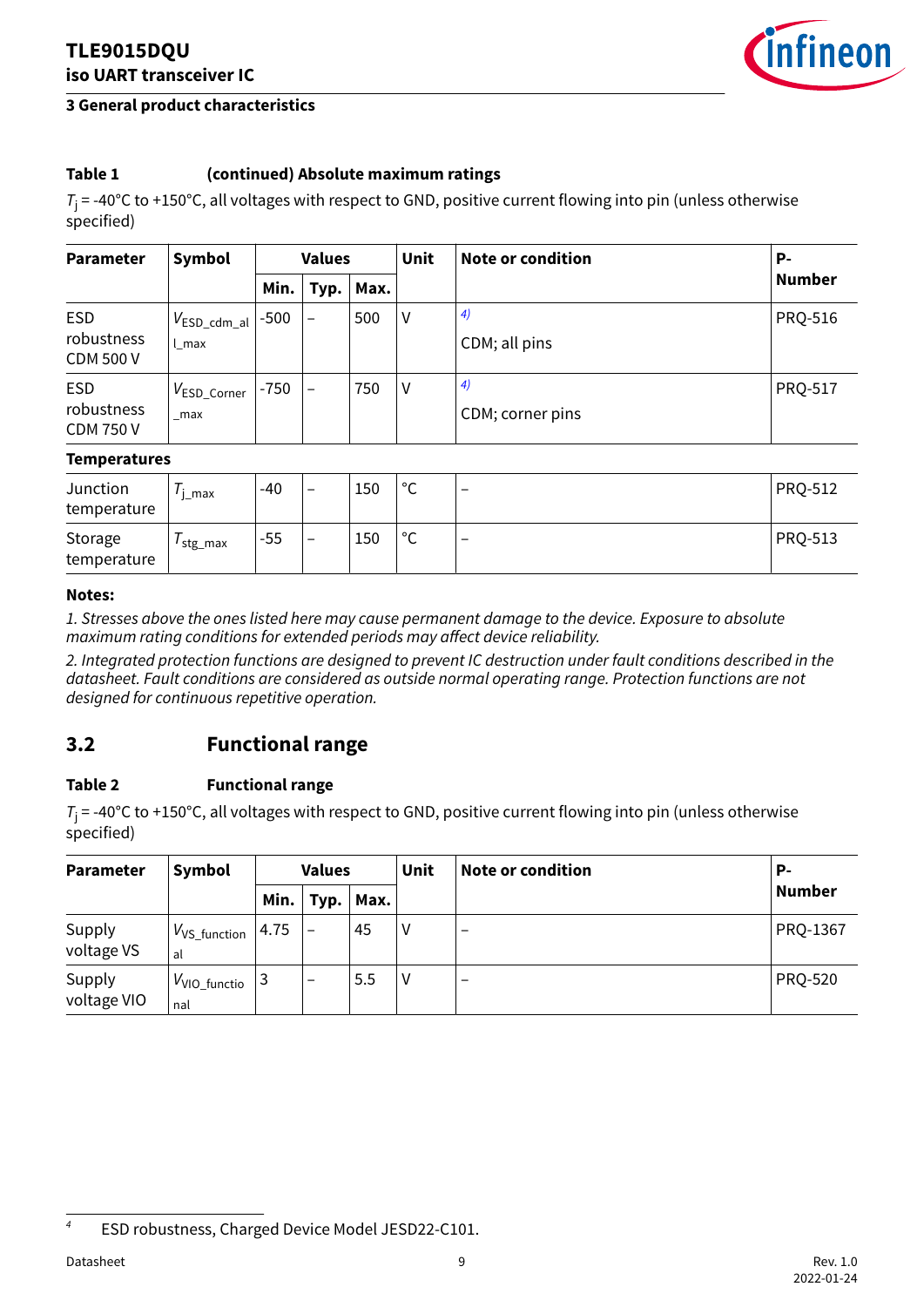

#### <span id="page-9-0"></span>**3 General product characteristics**

### **3.3 Thermal resistance**

#### **Table 3 Thermal resistance**

*V*vs = V<sub>VS\_functional, *T*j = -40°C to +150°C, all voltages with respect to GND, positive current flowing into pin (unless</sub> otherwise specified)

| Parameter              | Symbol            | <b>Values</b>            |      |                          | <b>Unit</b> | Note or condition | Р-       |
|------------------------|-------------------|--------------------------|------|--------------------------|-------------|-------------------|----------|
|                        |                   | Min.                     | Typ. | $ $ Max.                 |             |                   | Number   |
| Junction to<br>case    | $R_{\text{thJC}}$ | $\overline{\phantom{0}}$ | 20   | $\overline{\phantom{m}}$ | K/W         |                   | PRQ-1846 |
| Junction to<br>ambient | $R_{thJA}$        | $\overline{\phantom{m}}$ | 48   | $\overline{\phantom{m}}$ | K/W         | 5)                | PRQ-1847 |

*<sup>5</sup>* Specified *R*thJA value is according to JEDEC JESD51-5,-7 at natural convection on FR4 2s2p board; The product (chip and package) was simulated on a 76.2 × 114.3 × 1.5 mm board with 2 inner copper layers  $(2 \times 70 \,\mu m$  Cu, 2  $\times$  35  $\mu$ m Cu). The thermal via array under the exposed pad consists of 16 vias with a diameter of 0.3 mm and a plating thickness of 25 µm.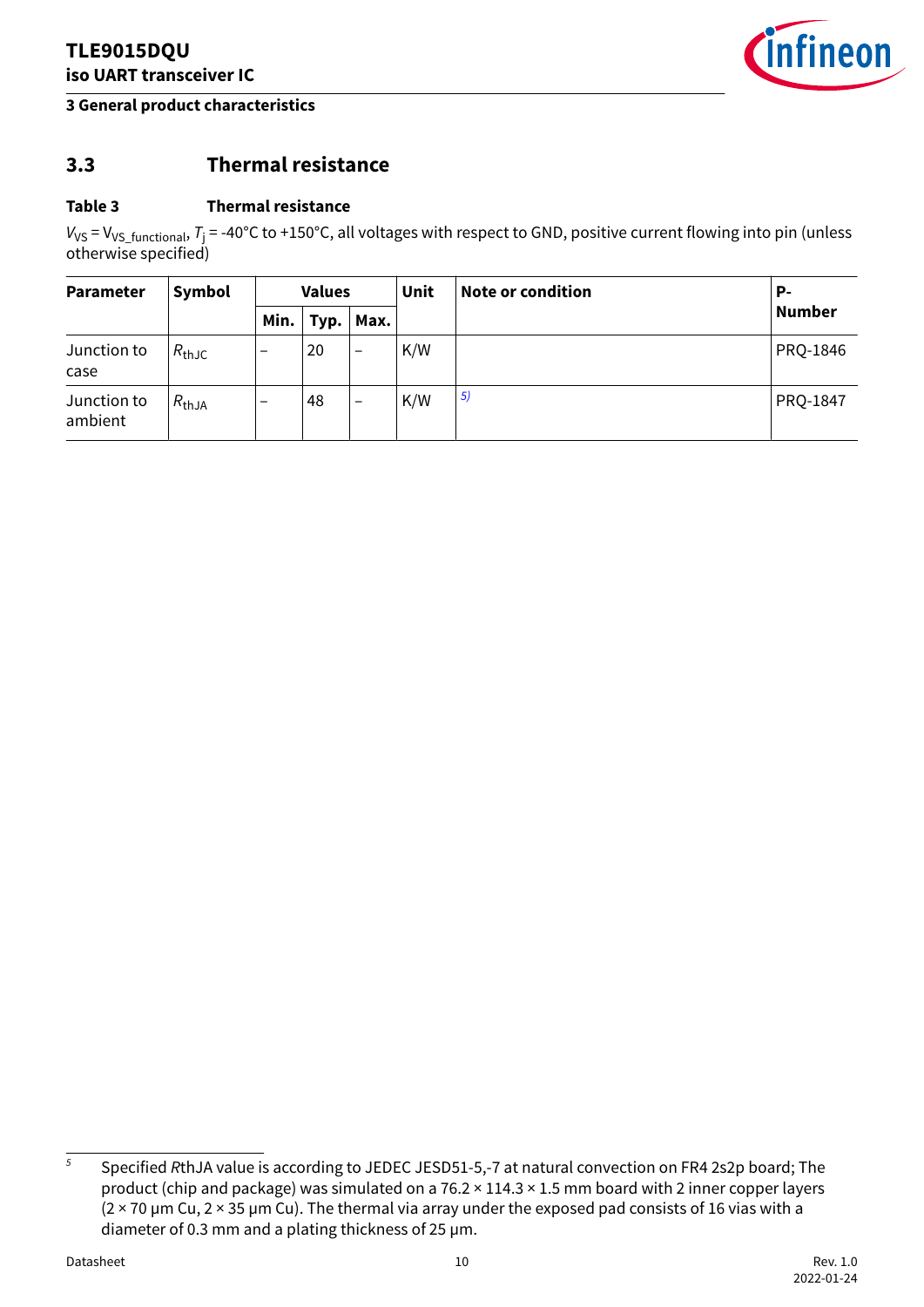<span id="page-10-0"></span>**4 Power Management Unit (PMU)**



### **4 Power Management Unit (PMU)**

### **4.1 Functional description**

The transceiver IC can be powered from an external LDO via VS pin or any other source which can supply the voltage V<sub>VS</sub>.

To supply the communication interface, the device provides a regulated output voltage  $V_{VDDC}$  on pin VDDC.

The device provides a regulated output voltage  $V_{VRFGOUT}$  with an output current  $I_{VRFGOUT}$  on pin VREGOUT which can supply the GPIOs of the device or other loads.

The voltage at the VIO pin sets the logic levels and supplies the GPIOs. The pin can be connected directly to the VREGOUT pin or to another desired voltage level using an external regulator.



#### **Figure 3 Power supply monitoring**

The IC is forced to go to sleep mode via the nSleep pin. The pin is edge triggered from "high" to "low" and has an internal pull-up resistor  $R_{\text{nSleep-PU}}$ .

### **4.2 Electrical characteristics power management unit (PMU)**

#### **Table 4 Electrical characteristics**

*V*vs = *V*vs\_<sub>functional, *T*<sub>j</sub> = -40°C to +150°C, all voltages with respect to GND, positive current flowing into pin (unless</sub> otherwise specified)

| <b>Parameter</b>                                      | Symbol                   |      | <b>Unit</b><br><b>Values</b> |      |   | <b>Note or condition</b> | <b>P-</b>      |  |  |  |  |  |
|-------------------------------------------------------|--------------------------|------|------------------------------|------|---|--------------------------|----------------|--|--|--|--|--|
|                                                       |                          | Min. | Typ.                         | Max. |   |                          | <b>Number</b>  |  |  |  |  |  |
| <b>Internal regulators</b>                            |                          |      |                              |      |   |                          |                |  |  |  |  |  |
| VREGOUT<br>internal<br>regulator<br>output<br>voltage | VVREGOUT                 | 3.3  | 3.45                         | 3.6  | V | $\qquad \qquad$          | <b>PRQ-544</b> |  |  |  |  |  |
| VDDC output<br>voltage                                | <b>V</b> <sub>VDDC</sub> | 2.42 | 2.5                          | 2.63 | V | $\qquad \qquad$          | <b>PRQ-549</b> |  |  |  |  |  |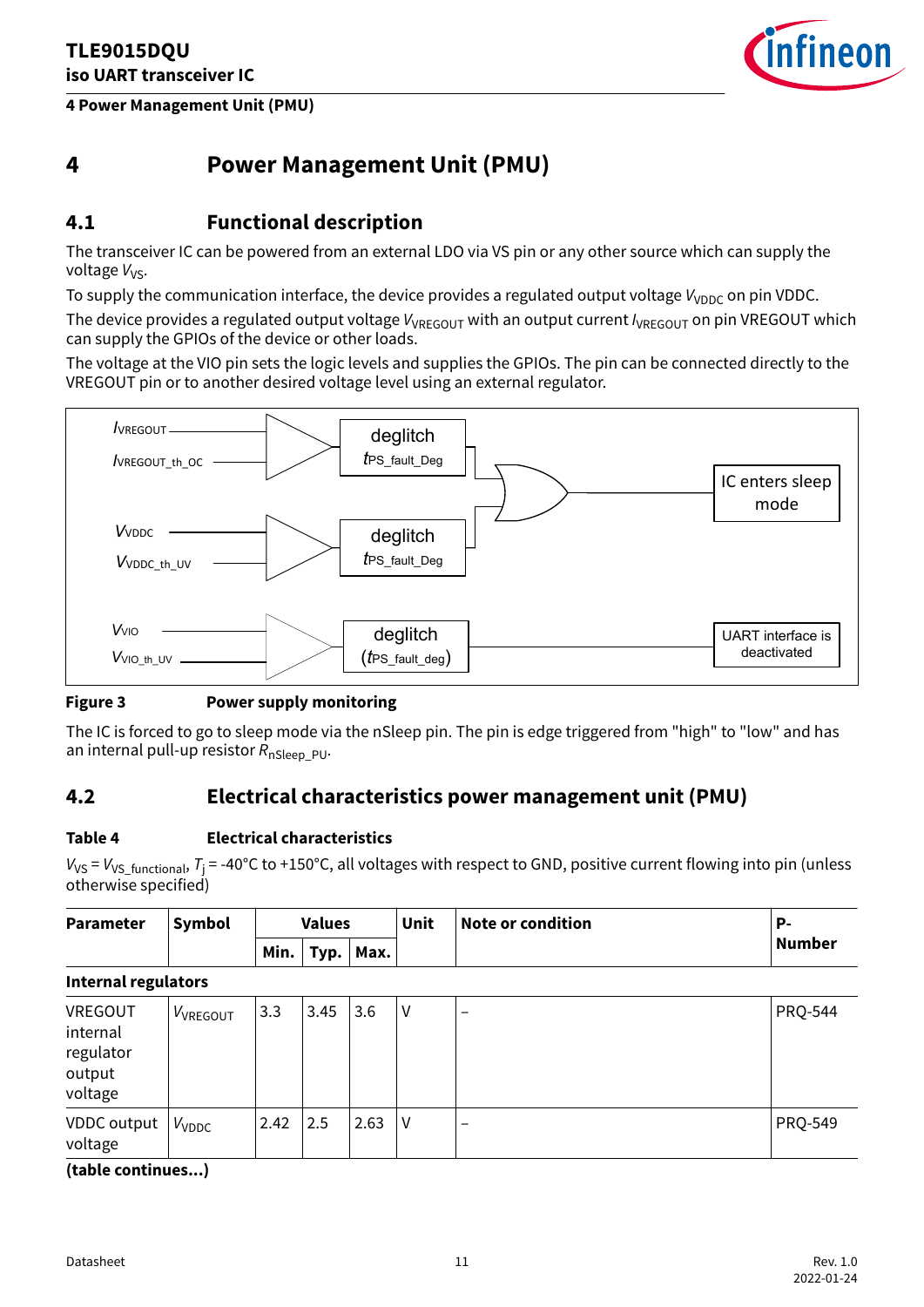#### <span id="page-11-0"></span>**4 Power Management Unit (PMU)**



### **Table 4 (continued) Electrical characteristics**

*V*vs = *V*vs\_functional, *T*j = -40°C to +150°C, all voltages with respect to GND, positive current flowing into pin (unless otherwise specified)

| <b>Parameter</b>                                                                                                             | Symbol                   |                          | <b>Values</b>                    |                                             | Unit    | <b>Note or condition</b>                                                                                                                                                                                                             | <b>P-</b>      |
|------------------------------------------------------------------------------------------------------------------------------|--------------------------|--------------------------|----------------------------------|---------------------------------------------|---------|--------------------------------------------------------------------------------------------------------------------------------------------------------------------------------------------------------------------------------------|----------------|
|                                                                                                                              |                          | Min.                     | Typ.                             | Max.                                        |         |                                                                                                                                                                                                                                      | <b>Number</b>  |
| <b>Supply currents</b>                                                                                                       |                          |                          |                                  |                                             |         |                                                                                                                                                                                                                                      |                |
| VS sleep<br>mode current                                                                                                     | $I_{VS\_sleep}$          | $\overline{\phantom{0}}$ | 3                                | 23                                          | $\mu$ A | 1.<br>typical value $T_i = 25^{\circ}C$<br>$-40^{\circ}$ C < T <sub>i</sub> < 50°C<br>2.                                                                                                                                             | PRQ-1341       |
| VS idle<br>current                                                                                                           | $I_{VS\_idle}$           | $\overline{\phantom{0}}$ | 4.9                              | 6.5                                         | mA      | IC in idle mode                                                                                                                                                                                                                      | <b>PRQ-557</b> |
| VREGOUT<br>current<br>consumption<br>multi<br>purpose<br>supply                                                              | <b>VREGOUT</b>           |                          |                                  | 5                                           | mA      | No load on VIO                                                                                                                                                                                                                       | PRQ-1373       |
| VIO current<br>consumption<br>during UART<br>communicati<br>on                                                               | VIO_comm                 |                          |                                  | 5                                           | mA      | No load on VREGOUT                                                                                                                                                                                                                   | <b>PRQ-695</b> |
| VS current<br>consumption<br>during<br>communicati<br>on                                                                     | $I_{VS\_comm}$           |                          | $I_{VS\_idl}$<br>e_typ<br>$+0.9$ | $I_{VS\_idl}$<br>e_max<br>$+1.2$            | mA      | UART communication.<br>$\bullet$<br>Current to charge external interface<br>$\bullet$<br>components not included.                                                                                                                    | <b>PRQ-694</b> |
| VS current<br>consumption<br>during iso<br><b>UART</b><br>communicati<br>on including<br>external<br>interface<br>components | $I_{VS\_comm\_is}$<br>oU |                          |                                  | $I_{\text{VS\_co}}$<br>$_{\sf mm}$ +<br>7.6 | mA      | 6)<br>$C_{\text{ser}} = 1 \text{ nF}$<br>1.<br>2.<br>$BR_{\text{iso U}} = 2 \text{ Mbit/s}$<br>$R_{\text{ser}}$ = 39 $\Omega$<br>3.<br>4.<br>$C_{\text{isoUART F}}$ = 220 pF<br>Valid for one iso UART interface in<br>5.<br>TX mode | PRQ-562        |

#### **Protection and Detection**

| VREGOUT<br>overcurrent<br>threshold                | $1$ $V$ REGOUT_th $ 31$<br>$\_OC$          | 40                       | 60   | mA | Tested during idle mode | <b>PRQ-545</b> |
|----------------------------------------------------|--------------------------------------------|--------------------------|------|----|-------------------------|----------------|
| <b>VIO</b><br>undervoltage<br>threshold<br>falling | $ V_{\textsf{VIO\_th\_UV\_f}} $ 2.2<br>all | $\overline{\phantom{0}}$ | 2.76 | V  |                         | <b>PRQ-546</b> |

#### **(table continues...)**

*<sup>6</sup>* Not subject to production test; verified by design or characterization.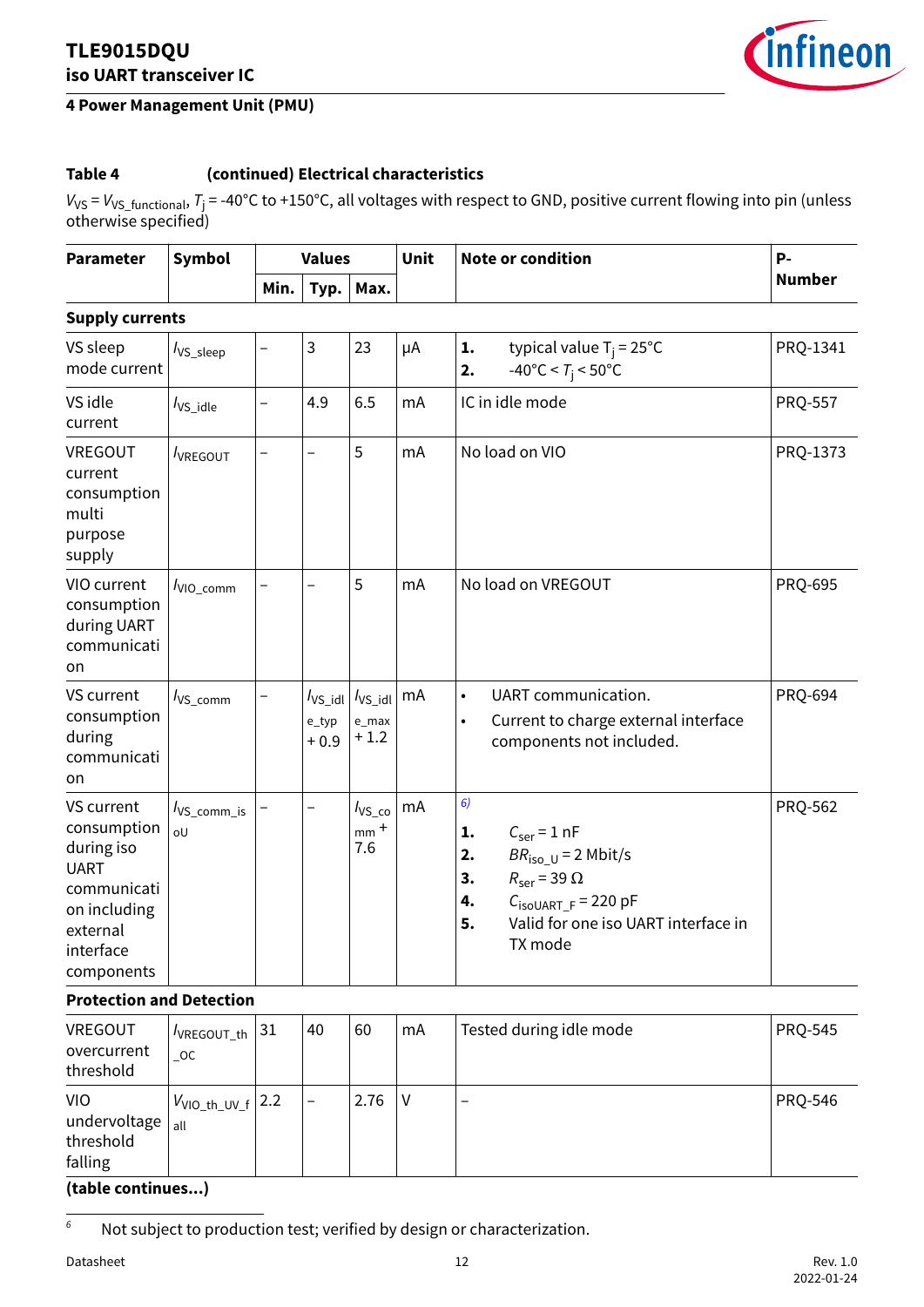### **4 Power Management Unit (PMU)**



### **Table 4 (continued) Electrical characteristics**

*V*vs = *V*vs\_functional, *T*j = -40°C to +150°C, all voltages with respect to GND, positive current flowing into pin (unless otherwise specified)

| <b>Parameter</b>                                       | Symbol                          |           | <b>Values</b>                   |          | Unit         | <b>Note or condition</b>              | P-             |
|--------------------------------------------------------|---------------------------------|-----------|---------------------------------|----------|--------------|---------------------------------------|----------------|
|                                                        |                                 | Min.      | Typ.                            | Max.     |              |                                       | <b>Number</b>  |
| VIO<br>undervoltage<br>threshold<br>rising             | V <sub>VIO_th_UV_r</sub><br>ise | 2.24      | $\overline{\phantom{0}}$        | 2.9      | $\mathsf{V}$ | $\overline{\phantom{0}}$              | <b>PRQ-547</b> |
| <b>VIO</b><br>undervoltage<br>threshold<br>hysteresis  | V <sub>VIO_th_UV_</sub><br>hys  | 40        | 100                             | 160      | mV           | $\overline{a}$                        | <b>PRQ-548</b> |
| <b>VDDC</b><br>undervoltage<br>threshold               | $V_{VDDC\_th\_U}$<br>V          | 2.15      | $\overline{a}$                  | 2.42     | $\mathsf{V}$ | $\overline{a}$                        | PRQ-550        |
| <b>VDDC</b><br>undervoltage<br>threshold<br>hysteresis | V <sub>VDDC_th_U</sub><br>V_hys | 80        | 100                             | 140      | mV           | $\overline{\phantom{0}}$              | PRQ-551        |
| Power supply<br>error<br>detection<br>deglitch time    | t <sub>PS_ERR_deg</sub>         | 8         | 15                              | 24       | μs           | 6)                                    | <b>PRQ-552</b> |
| nSleep pin                                             |                                 |           |                                 |          |              |                                       |                |
| nSleep input<br>range voltage<br>"low"                 | $V_{\text{nSleep\_LOW}}$        | 0         | $\overline{\phantom{0}}$        | 0.99     | $\mathsf{V}$ | $\overline{\phantom{0}}$              | PRQ-690        |
| nSleep input<br>range voltage<br>"high"                | VnSleep_HIG<br>H                | 2.52      | $\overline{\phantom{0}}$        | $V_{VS}$ | $\mathsf{V}$ | $\overline{a}$                        | PRQ-691        |
| nSleep<br>internal pull<br>up resistor                 | R <sub>nSleep_PU</sub>          | 200       | 300                             | 400      | $k\Omega$    | connected to an internal 3.3 V supply | PRQ-692        |
| nSleep input<br>deglitch                               | $t_{nSleep\_degli}$<br>tch      | 19.8<br>5 | 21.8<br>$\overline{\mathbf{c}}$ | 24       | us           | 6)                                    | PRQ-693        |

*<sup>6</sup>* Not subject to production test; verified by design or characterization.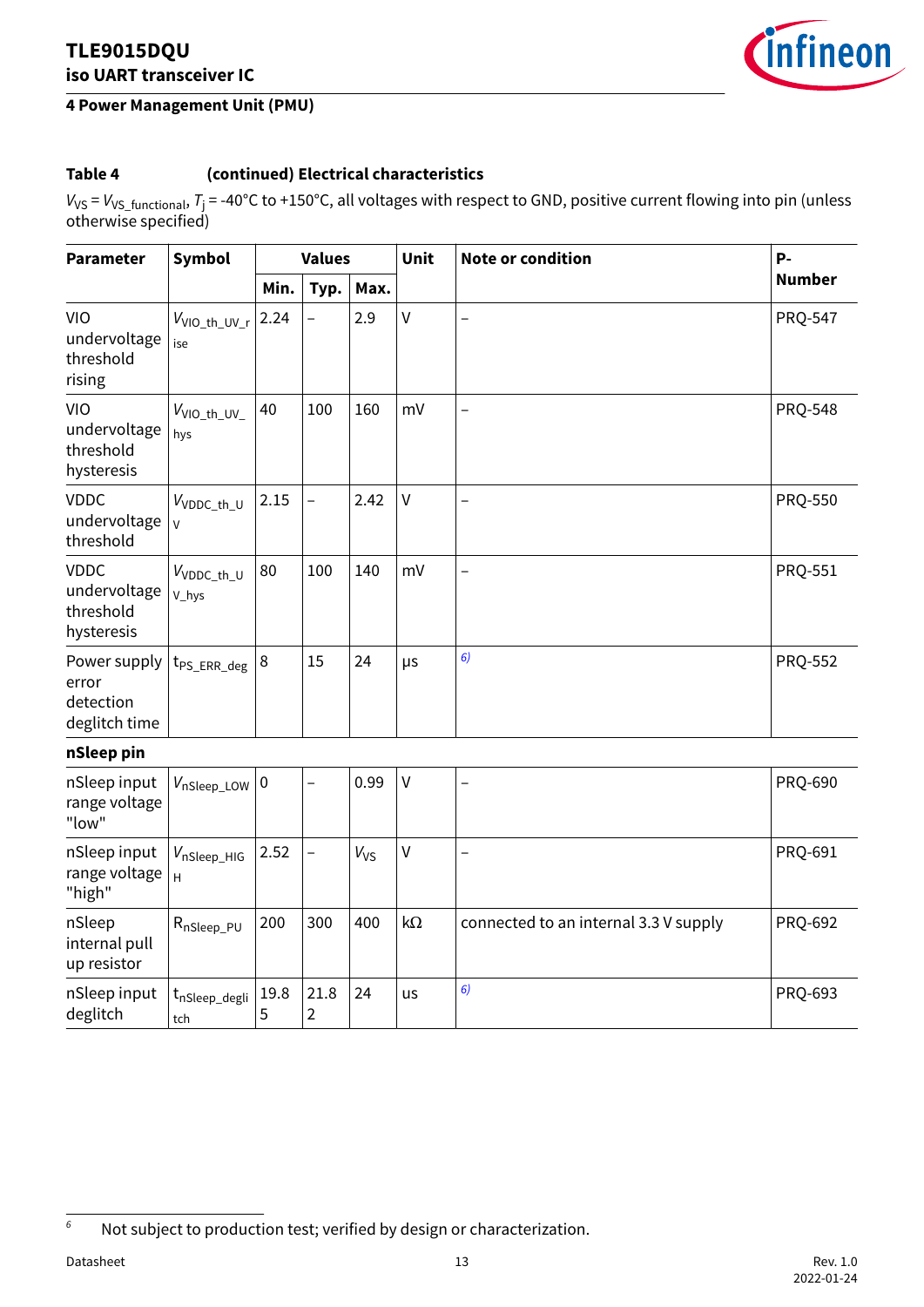<span id="page-13-0"></span>**5 Watchdog and wake-up function (WD)**



### **5 Watchdog and wake-up function (WD)**

### **5.1 Functional description**

The IC generates the wake-up pattern on:

- IFL, if the IC received a valid wake-up pattern on interface UART\_HS.
	- (1) indicates the source of wake-up, (2) indicates the propagation on IFL\_x
	- Ring mode: (5) indicates propagated wake-up signal received on IFH\_x and (6) forwarded to UART\_LS.
	- IFH, if the IC received a valid wake-up pattern on interface UART\_LS.
	- (3) indicates the source of wake-up, (4) indicates the propagation on IFH\_x





**Figure 4 Wake-up signal propagation**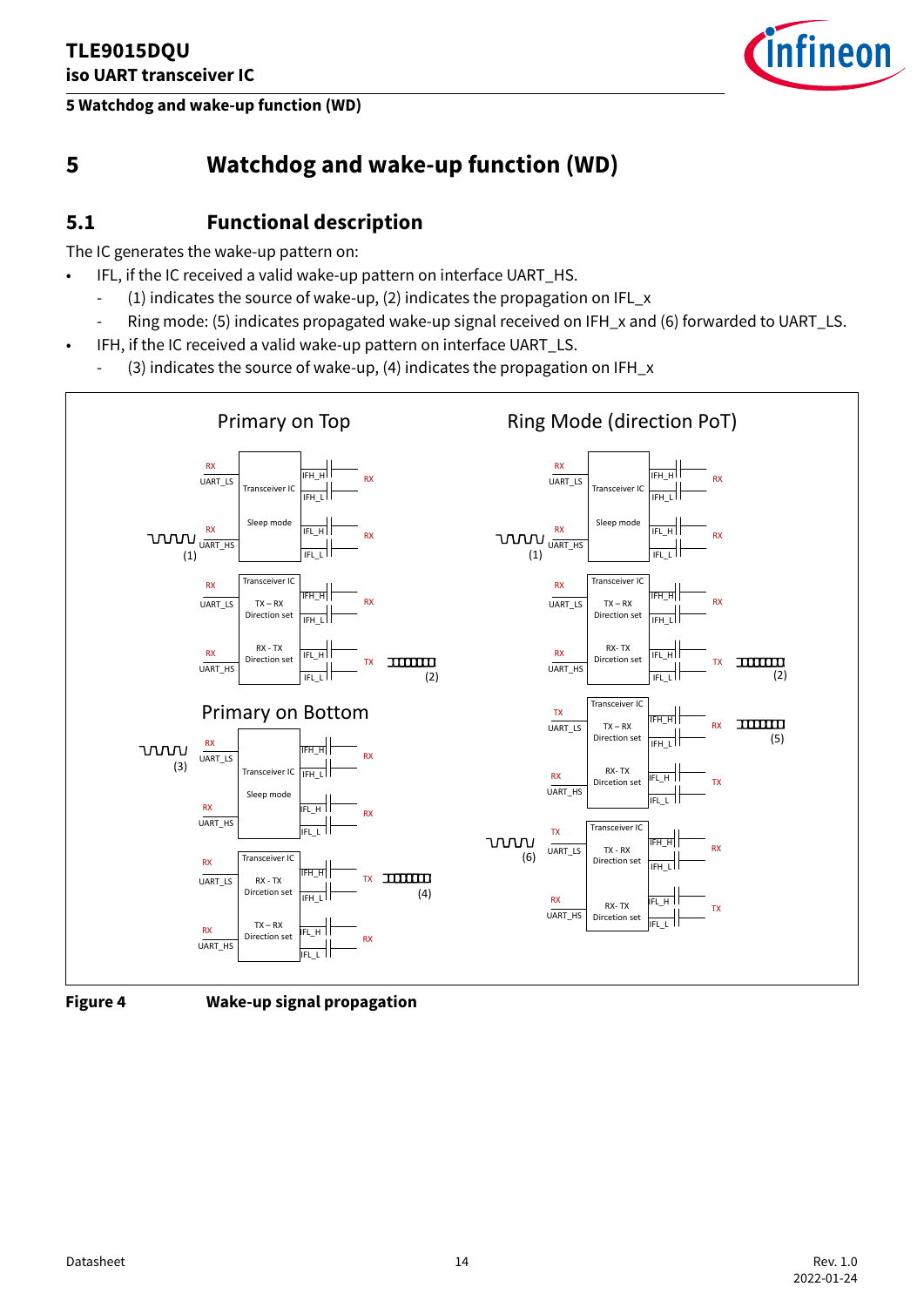

#### <span id="page-14-0"></span>**5 Watchdog and wake-up function (WD)**

### **5.2 Electrical characteristics watchdog and wake-up function (WD)**

#### **Table 5 Electrical characteristics**

*V*vs = *V*vs\_<sub>functional, *T*j = -40°C to +150°C, all voltages with respect to GND, positive current flowing into pin (unless</sub> otherwise specified)

| <b>Parameter</b> | Symbol                       |  | <b>Values</b>   |  | Unit | $\vert$ Note or condition | D. |
|------------------|------------------------------|--|-----------------|--|------|---------------------------|----|
|                  | Min. $ $<br>$^{\prime}$ Typ. |  | $\mathsf{Max.}$ |  |      | <b>Number</b>             |    |

### **Wake-up function**

| WD wake-up<br>signal<br>frequency                   | $f_{\text{WAKEUP}}$   | 48  | 50                       | 1040 | kHz         |                                                                                                                                           | <b>PRQ-572</b> |
|-----------------------------------------------------|-----------------------|-----|--------------------------|------|-------------|-------------------------------------------------------------------------------------------------------------------------------------------|----------------|
| <b>WD</b> device<br>wake-up<br>time                 | $t_{\text{WAKE}}$     | 200 | 370                      | 500  | μs          | 48 kHz wake-up frequency.<br>From the first falling edge of the input<br>pattern to the first edge of the propagated<br>wake-up sequence. | <b>PRQ-573</b> |
| WD wake-up<br>- number of<br>detected<br>periods    | $n_{\text{WAKE det}}$ | 4   | $\overline{\phantom{0}}$ | 8    | period<br>S |                                                                                                                                           | <b>PRQ-574</b> |
| WD wake-up<br>propagation -<br>length in<br>periods | $n_{\text{WAKE}}$     | 8   | $\overline{\phantom{0}}$ | 8    | period<br>S |                                                                                                                                           | <b>PRQ-575</b> |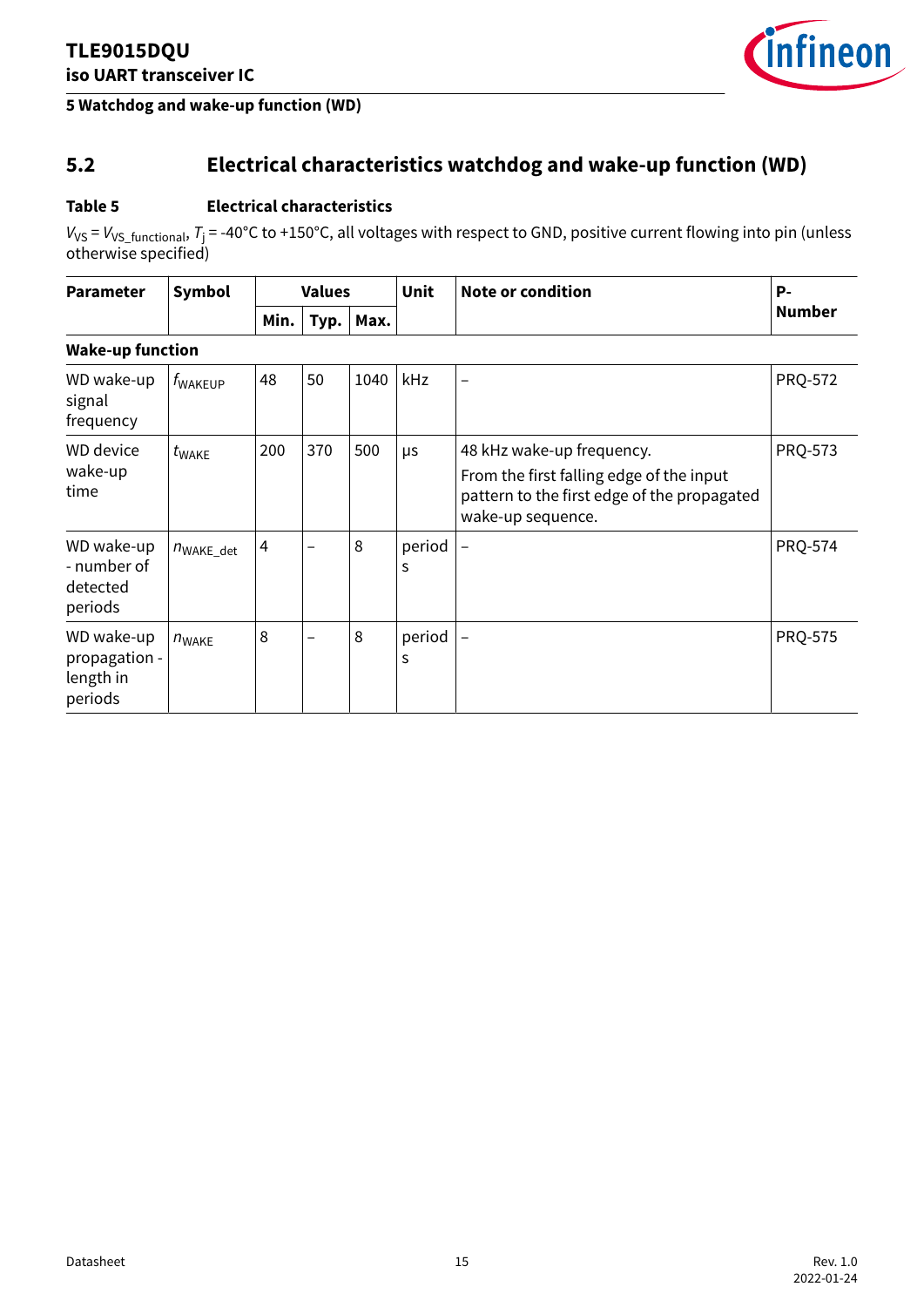### <span id="page-15-0"></span>**6 Communication**



### **6 Communication**

### **6.1 Functional description**

The device supports the following communication interfaces.

- **1.** UART
- **2.** iso UART

iso UART communications allows to stack multiple devices.

The IC acts as link between UART and iso UART interfaces supporting all communication modes:

- Ring mode
- Primary on bottom (PoB)
- Primary on top (PoT)
- Simultaneous PoB and PoT in case of broken wire between sensing ICs iso UART interfaces

The device forwards a received message to the next device in the system. The time between receiving and forwarding the message is defined depending upon the receiving interface:

- Receiving on UART and forwarding on iso UART:  $t_{\text{UART\_isol\_del}}$
- Receiving on iso UART and forwarding on UART: *t*<sub>UART</sub> isoU\_del</sub>



**iso UART waveform specification**

**Figure 5 Communication propagation delays**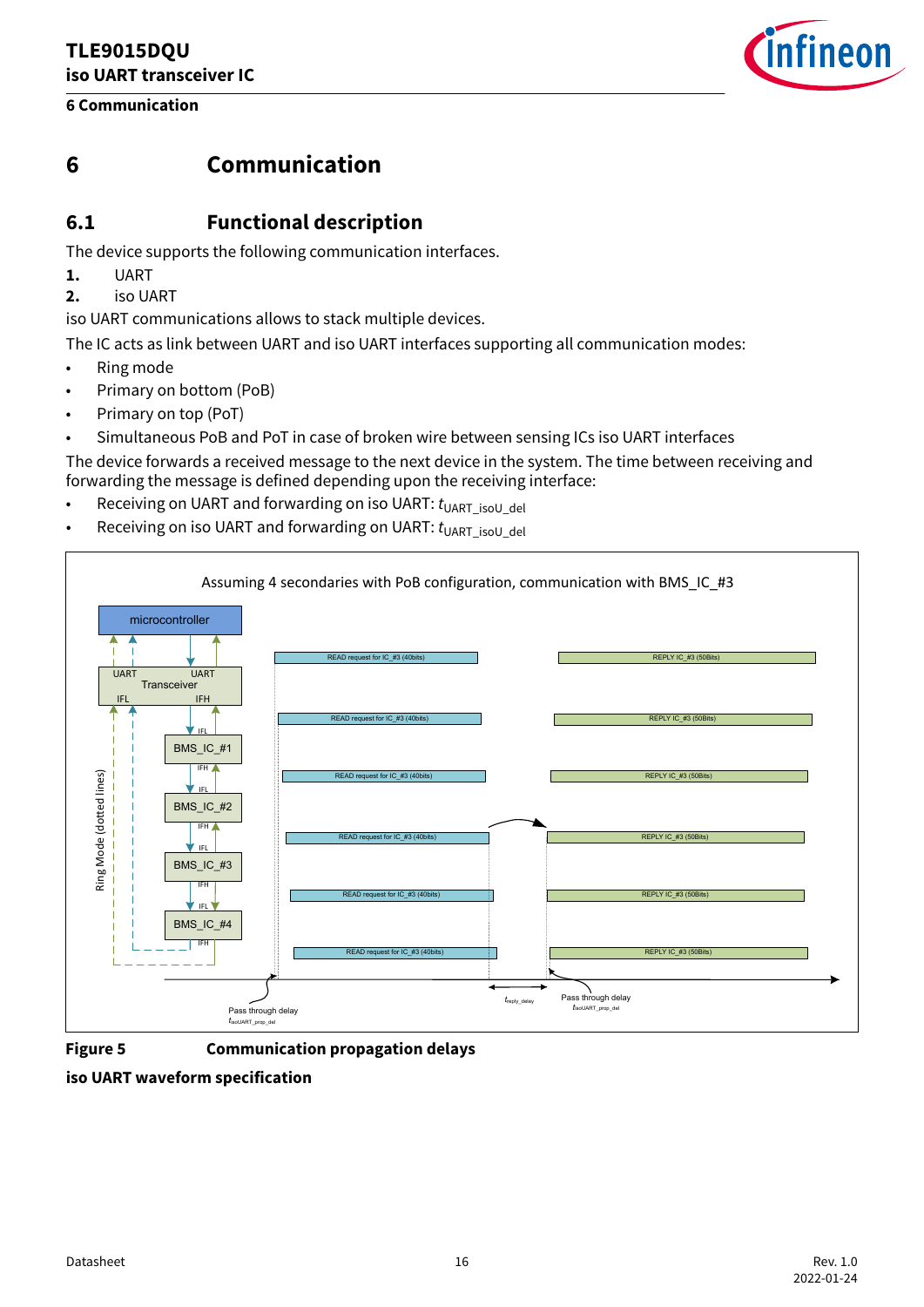

### <span id="page-16-0"></span>**6 Communication**



**Figure 6 iso UART waveform specification**

### **6.2 Electrical characteristics communication**

### **Table 6 Electrical characteristics**

*V*vs = *V*vs\_<sub>functional, *T*j = -40°C to +150°C, all voltages with respect to GND, positive current flowing into pin (unless</sub> otherwise specified)

| <b>Parameter</b> | ' Symbol |      | Values |                                      | Unit | Note or condition | P-     |
|------------------|----------|------|--------|--------------------------------------|------|-------------------|--------|
|                  |          | Min. | Typ.   | $^{\mathrm{+}}$ Max. $_{\mathrm{+}}$ |      |                   | Number |

#### **UART physical layer**

| <b>UART</b> input<br>"low" level | $V_{\mathsf{UART\_low}}$  | $\mathbf 0$               |     | $V_{VIO}$<br>$\times 0.3$ | $\vee$ | $\overline{\phantom{0}}$                                                                                   | <b>PRQ-719</b> |
|----------------------------------|---------------------------|---------------------------|-----|---------------------------|--------|------------------------------------------------------------------------------------------------------------|----------------|
| UART input<br>"high" level       | $V_{\mathsf{UART\_high}}$ | $V_{VIO}$<br>$\times 0.7$ |     | $V_{VIO}$                 | $\vee$ | -                                                                                                          | <b>PRQ-720</b> |
| UART output<br>"low" level       | $V_{\mathsf{UART\_low}}$  | $\mathbf 0$               |     | 0.45                      | $\vee$ | $I_{\text{UART}} \leq 5 \text{ mA}$                                                                        | <b>PRQ-721</b> |
| <b>UART</b> output<br>high level | $V_{\text{UART}}$ HIGH    | $V_{VIO}$ -<br>0.45       |     | V <sub>VIO</sub>          | V      | $I_{\text{UART}}$ ≥ -5 mA                                                                                  | <b>PRQ-722</b> |
| <b>UART</b> output<br>current    | $I_{\text{UART}}$         | $-5$                      |     | 5                         | mA     | Current capability of UART output; $x \rightarrow LS$<br>or HS                                             | <b>PRQ-723</b> |
| <b>UART</b> bit rate             | BR <sub>UART</sub>        | 0.97                      | 2.0 | 2.1                       | Mbit/s | Determined by microcontroller. Device's<br>responses are synchronized to<br>microcontroller UART bit rate. | <b>PRQ-724</b> |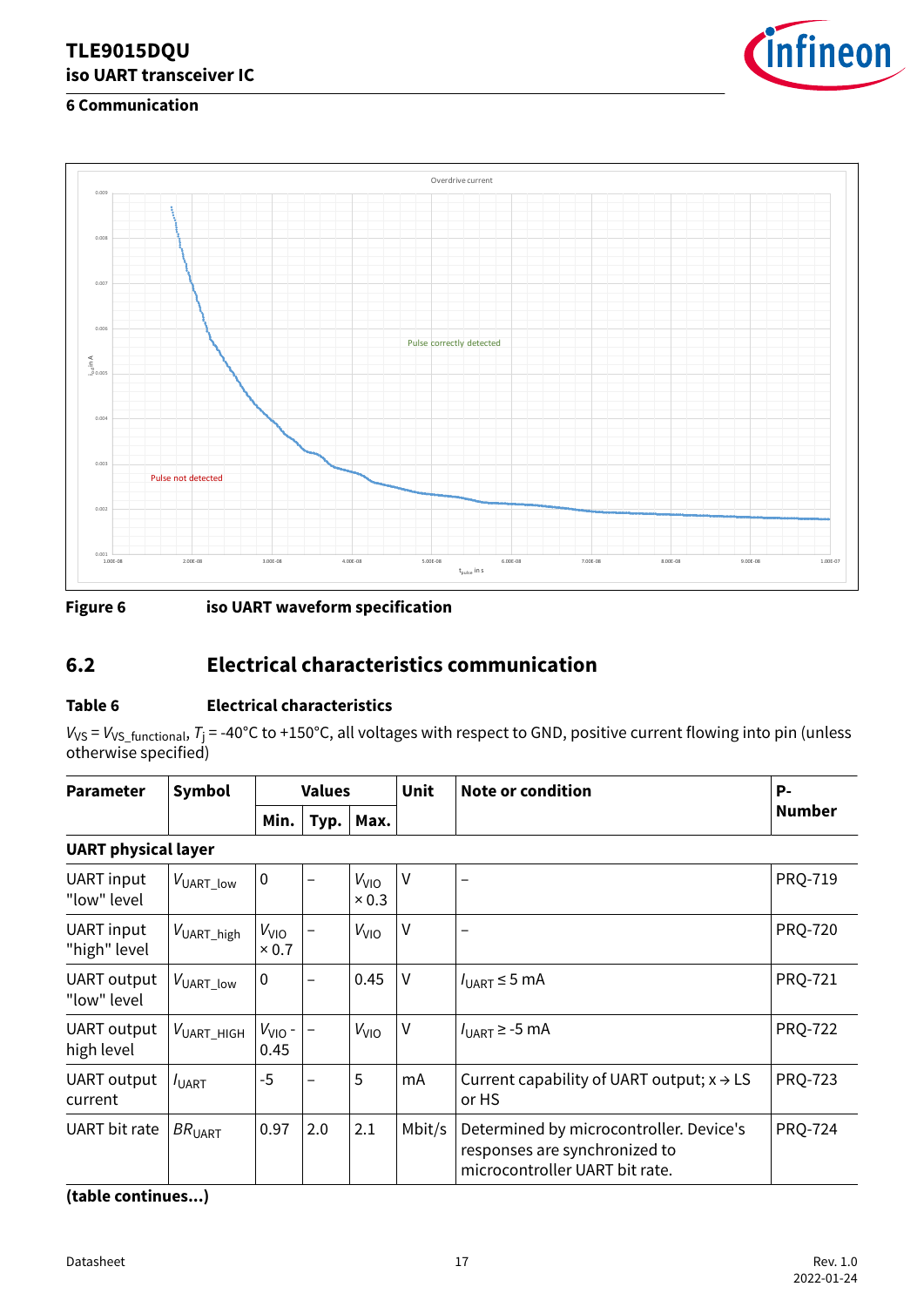

### **6 Communication**

### **Table 6 (continued) Electrical characteristics**

*V*vs = *V*vs\_functional, *T*j = -40°C to +150°C, all voltages with respect to GND, positive current flowing into pin (unless otherwise specified)

| <b>Parameter</b>                                   | Symbol                           | <b>Values</b> |                |           | <b>Unit</b> | <b>Note or condition</b>                                                                                                                       | P-             |
|----------------------------------------------------|----------------------------------|---------------|----------------|-----------|-------------|------------------------------------------------------------------------------------------------------------------------------------------------|----------------|
|                                                    |                                  | Min.          | Typ.           | Max.      |             |                                                                                                                                                | <b>Number</b>  |
| External<br>capacitance<br>on UART pin             | C <sub>UART</sub> ext            |               |                | 30        | pF          |                                                                                                                                                | <b>PRQ-725</b> |
| UART to iso<br><b>UART</b><br>propagation<br>delay | $t_{\text{UART\_isol\_}}$<br>del |               | 25             | 70        | ns          | Propagation delay from UART to iso UART                                                                                                        | <b>PRQ-828</b> |
| iso UART<br>current<br>threshold<br>"high"         | I <sub>isoU_th_high</sub>        | 2.25          | 4.5            | 6.5       | mA          | $(l_{IFX_H} - l_{IFX_L}) / 2$<br>I <sub>IFx H</sub> : Current in the iso UART high pin<br>I <sub>IFx L</sub> : Current in the iso UART low pin | <b>PRQ-832</b> |
| iso UART<br>current<br>threshold<br>"low"          | IsoU_th_low                      | $-6.5$        | $-4.5$         | $-2.25$   | mA          | $(l_{IFX_H} - l_{IFX_L}) / 2$<br>$I_{IFX}$ H: Current in the iso UART high pin<br>I <sub>IFx L</sub> : Current in the iso UART low pin         | <b>PRQ-833</b> |
| iso UART<br>propagation<br>delay                   | $t_{\text{isoU\_prop\_d}}$<br>el |               | 25             | 70        | ns          | 7)<br>Propagation delay from IFH to IFL and IFL<br>to IFH                                                                                      | <b>PRQ-834</b> |
| iso UART<br>overdrive<br>current                   | $I_{\text{od}}$                  | $\mathbf{3}$  |                | —         | mA          | 8)<br>with $t_{\text{pulse}}$ = 38 ns                                                                                                          | PRQ-1370       |
| Reply delay<br>time                                | $t_{\rm reply\_delay}$           | $\pmb{0}$     | 1.7            | 3         | μs          | 8)<br>internal reply delay time of one IC                                                                                                      | <b>PRQ-837</b> |
| iso UART bit<br>rate                               | $BR_{\text{isou}}$               | 0.97          | $\overline{2}$ | 2.1       | Mbit/s      | $\overline{\phantom{0}}$                                                                                                                       | <b>PRQ-838</b> |
| <b>Series</b><br>resistor value                    | $R_{\rm{ser}}$                   | 37.0<br>5     | 39             | 40.9<br>5 | Ω           | 8) 9)                                                                                                                                          | <b>PRQ-836</b> |
| <b>Series</b><br>capacitor<br>value                | $C_{ser}$                        | 0.95          | $\mathbf{1}$   | 1.05      | nF          | 8) 9)                                                                                                                                          | <b>PRQ-835</b> |
| Transceiver<br>Ron @100mA                          | $R_{ON}$                         | 19            | 22             | 27        | $\Omega$    |                                                                                                                                                | PRQ-1845       |

*<sup>7</sup>* Tested with standard external circuit  $(C_{ser}, R_{ser})$ .

*<sup>8</sup>* Not subject to production test; verified by design or characterization.

*<sup>9</sup>* External RC network needs to be adjusted depending on the application constraints, for example cable length.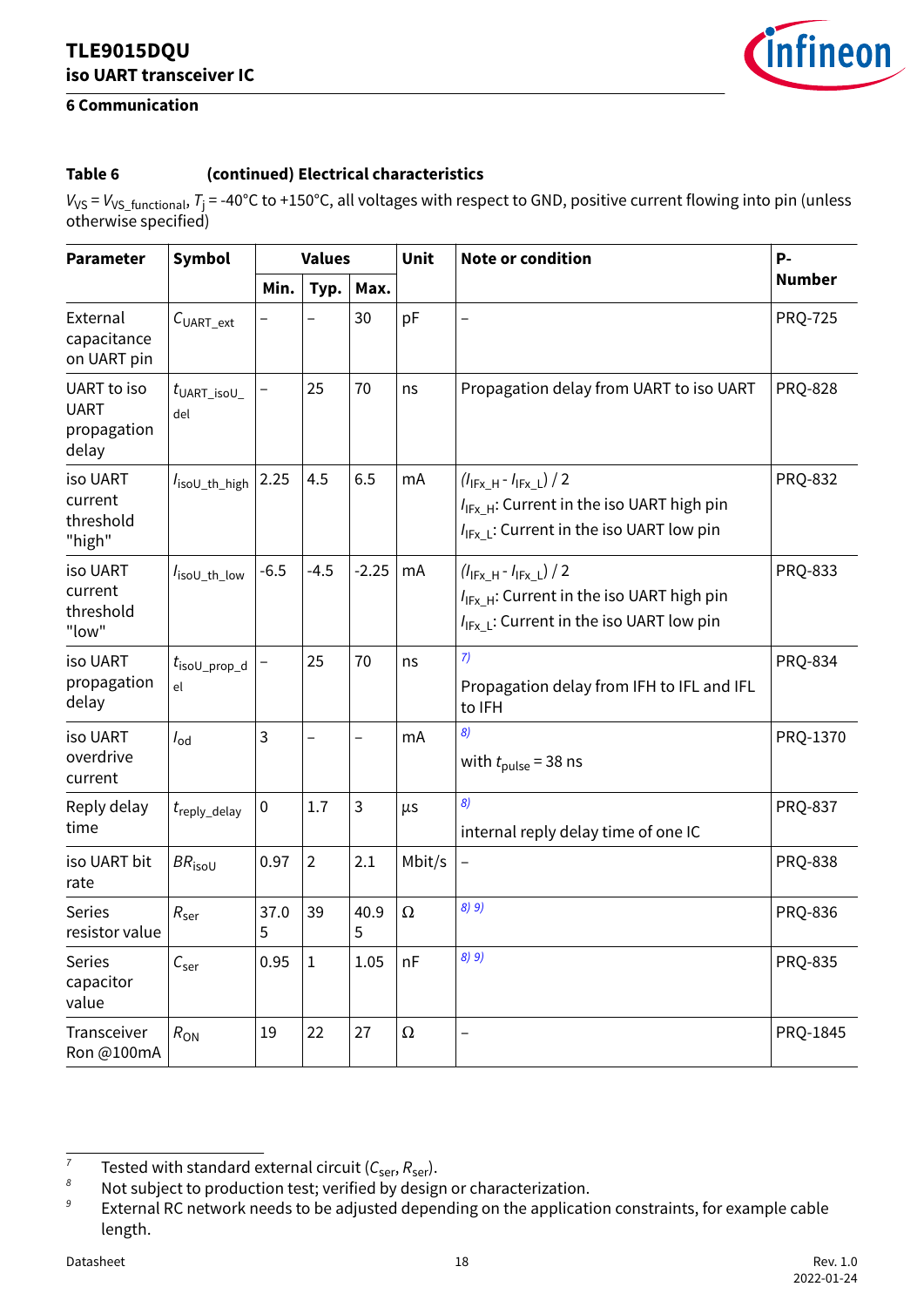

<span id="page-18-0"></span>**7 Emergency mode (EMM) and ERR pin (ERR)**

### **7 Emergency mode (EMM) and ERR pin (ERR)**

### **7.1 Functional description**

The following events trigger the ERRQ pin:

- Incoming emergency mode signal (EMM) via iso UART interface
- Fault input pin ERRQ ext

The emergency signal is an alternating signal with the frequency  $f_{\text{FMM}}$ . In case of an incoming EMM signal, the IC enters EMM and starts the fault handling.

The EMM signal has a duration of  $n_{FMM}$  periods. The number of periods the IC needs to detect an EMM signal is depending on the operation mode:

- **1.** Idle mode:  $n_{EMM\text{ dect}}$
- **2.** Straight after wake-up caused by EMM:  $n_{EMM}$  dect wake-up

The output of the ERRO pin is open drain. The "low" state is latching and can be reset by the ERRO res pin.

The ERR\_loc\_out pin indicates, whether an incoming EMM signal triggered the error handling procedure. On detection of an EMM signal, the device sets the ERR\_loc\_out pin "high" for the duration of *t*<sub>ERR\_loc\_out</sub>. The logic levels of the pin are VIO and GND.

The ERR\_ext\_out pin is an output pin. It indicates that the fault was triggered by the ERRQ\_ext pin and represents the deglitched and inverted ERRQ\_ext signal. The pin is active high and the logic levels are VIO and GND.

The ERRQ\_ext pin is an input pin to trigger the ERRQ pin externally. The pin is level triggered active low with a deglitch time of  $t_{FRRO_{ext}}$  deglitch. The pin has an internal pull-up resistor  $R_{FRRO_{ext}}$ <sub>PU</sub> to the internal 3.3 V supply implemented.

The ERRQ\_res pin is the input pin to reset the ERRQ pin function. The pin is level triggered active low. The pin has an internal pull-up resistor  $R_{ERRQ\_res\_PU}$  to the internal 3.3 V supply implemented and includes a deglitch filter with deglitch time defined by  $t_{ERRO}$  res\_deglitch.

### **7.2 Electrical characteristics emergency mode (EMM) and ERR pin (ERR)**

### **Table 7 Electrical characteristics**

*V*vs = *V*vs\_<sub>functional, *T*j = -40°C to +150°C, all voltages with respect to GND, positive current flowing into pin (unless</sub> otherwise specified)

| <b>Parameter</b>                                                                          | Symbol                                    | <b>Values</b> |      |      | Unit        | <b>Note or condition</b>                                               | Р-             |
|-------------------------------------------------------------------------------------------|-------------------------------------------|---------------|------|------|-------------|------------------------------------------------------------------------|----------------|
|                                                                                           |                                           | Min.          | Typ. | Max. |             |                                                                        | <b>Number</b>  |
| <b>EMM</b> number<br>of periods to<br>detect EMM<br>signal -<br>straight after<br>wake-up | $n_{\text{EMM}\_text{dect}\_}$<br>wake-up | 4             |      | 4    | period<br>S | 10)<br>IC just entered IDLE state straight after<br>wake-up procedure. | <b>PRQ-739</b> |
| <b>EMM</b> number<br>of periods to<br>detect EMM<br>signal - idle<br>mode                 | $n_{\mathsf{EMM\_dect}}$                  | 16            | —    | 16   | period<br>s | 10)<br>IC is in idle mode                                              | <b>PRQ-741</b> |

<sup>&</sup>lt;sup>10</sup> Not subject to production test; verified by design or characterization.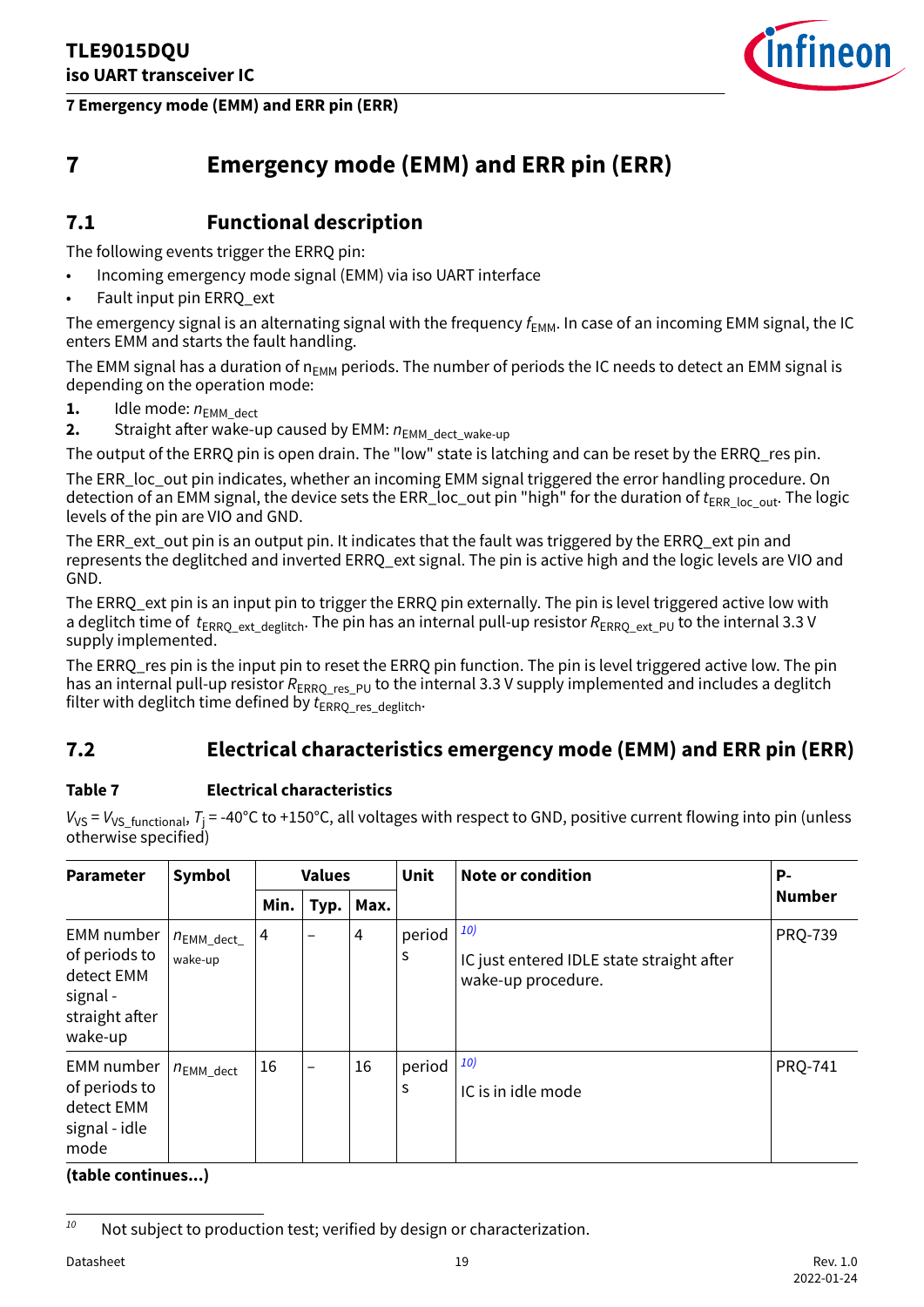

### **7 Emergency mode (EMM) and ERR pin (ERR)**

### **Table 7 (continued) Electrical characteristics**

*V*vs = *V*vs\_functional, *T*j = -40°C to +150°C, all voltages with respect to GND, positive current flowing into pin (unless otherwise specified)

| <b>Parameter</b>                              | <b>Symbol</b>                        |                     | <b>Values</b>            |                        | <b>Unit</b> | <b>Note or condition</b>                      | P-             |
|-----------------------------------------------|--------------------------------------|---------------------|--------------------------|------------------------|-------------|-----------------------------------------------|----------------|
|                                               |                                      | Min.                | Typ.                     | Max.                   |             |                                               | <b>Number</b>  |
| <b>ERRQ pins</b>                              |                                      |                     |                          |                        |             |                                               |                |
| <b>ERRQ</b><br>functional<br>voltage range    | VERRQ                                | 4.75                | $\qquad \qquad -$        | V <sub>VS</sub>        | V           | $V_{VS} \leq 20 V$                            | <b>PRQ-718</b> |
| <b>ERRQ</b><br>activated<br>output<br>voltage | V <sub>ERRQ_low</sub>                | $\pmb{0}$           | $\overline{\phantom{0}}$ | 0.3                    | V           | $I_{ERRO} \leq 1.5$ mA                        | <b>PRQ-717</b> |
| ERRQ sink<br>current                          | <i>I</i> <sub>ERRQ</sub>             | $\qquad \qquad -$   | $\overline{\phantom{0}}$ | 1.5                    | mA          | 10)                                           | PRQ-1340       |
| ERRQ_res<br>input voltage<br>range "low"      | VERRQ_res_l<br>ow                    | $\pmb{0}$           | $\qquad \qquad -$        | 0.99                   | V           | —                                             | <b>PRQ-704</b> |
| ERRQ_res<br>input voltage<br>range "high"     | VERRQ_res_h<br>igh                   | 2.52                | $\overline{\phantom{0}}$ | $V_{VS}$               | V           | $\overline{\phantom{0}}$                      | <b>PRQ-705</b> |
| ERRQ_ext<br>input voltage<br>range "low"      | VERRQ_ext_l<br>ow                    | $\pmb{0}$           | $\overline{\phantom{0}}$ | 0.99                   | $\vee$      | $\overline{\phantom{0}}$                      | <b>PRQ-706</b> |
| ERRQ_ext<br>input voltage<br>range "high"     | $V_{\sf ERRQ\_ext\_h}$<br>igh        | 2.52                | $\qquad \qquad -$        | $V_{VS}$               | V           | $\overline{\phantom{0}}$                      | <b>PRQ-707</b> |
| ERR_loc_out<br>output<br>voltage              | $V_{\sf{ERR\_loc\_ou}}$<br>t_low     | $\pmb{0}$           | $\overline{\phantom{0}}$ | 0.45                   | V           | $I_{ERR\_loc\_out}$ $\leq$ 5 mA               | <b>PRQ-708</b> |
| ERR_loc_out<br>output<br>voltage<br>"high"    | $V_{\sf{ERR\_loc\_ou}}$<br>$t$ _high | $V_{VIO}$ -<br>0.45 | <sup>-</sup>             | V <sub>VIO</sub>       | V           | $I_{\text{ERR\_loc\_out}} \geq -5 \text{ mA}$ | <b>PRQ-709</b> |
| ERR_ext_out<br>output<br>voltage "low"        | $V_{\sf{ERR\_ext\_ou}}$<br>t_low     | $\pmb{0}$           |                          | 0.45                   | V           | $I_{\text{ERR\_ext\_out}} \leq 5 \text{ mA}$  | PRQ-710        |
| ERR_ext_out<br>output<br>voltage high         | $V_{\sf{ERR\_ext\_ou}}$<br>t_high    | $V_{VIO}$ -<br>0.45 |                          | <b>V<sub>VIO</sub></b> | V           | $I_{\text{ERR\_ext\_out}} \ge -5 \text{ mA}$  | PRQ-711        |

*<sup>10</sup>* Not subject to production test; verified by design or characterization.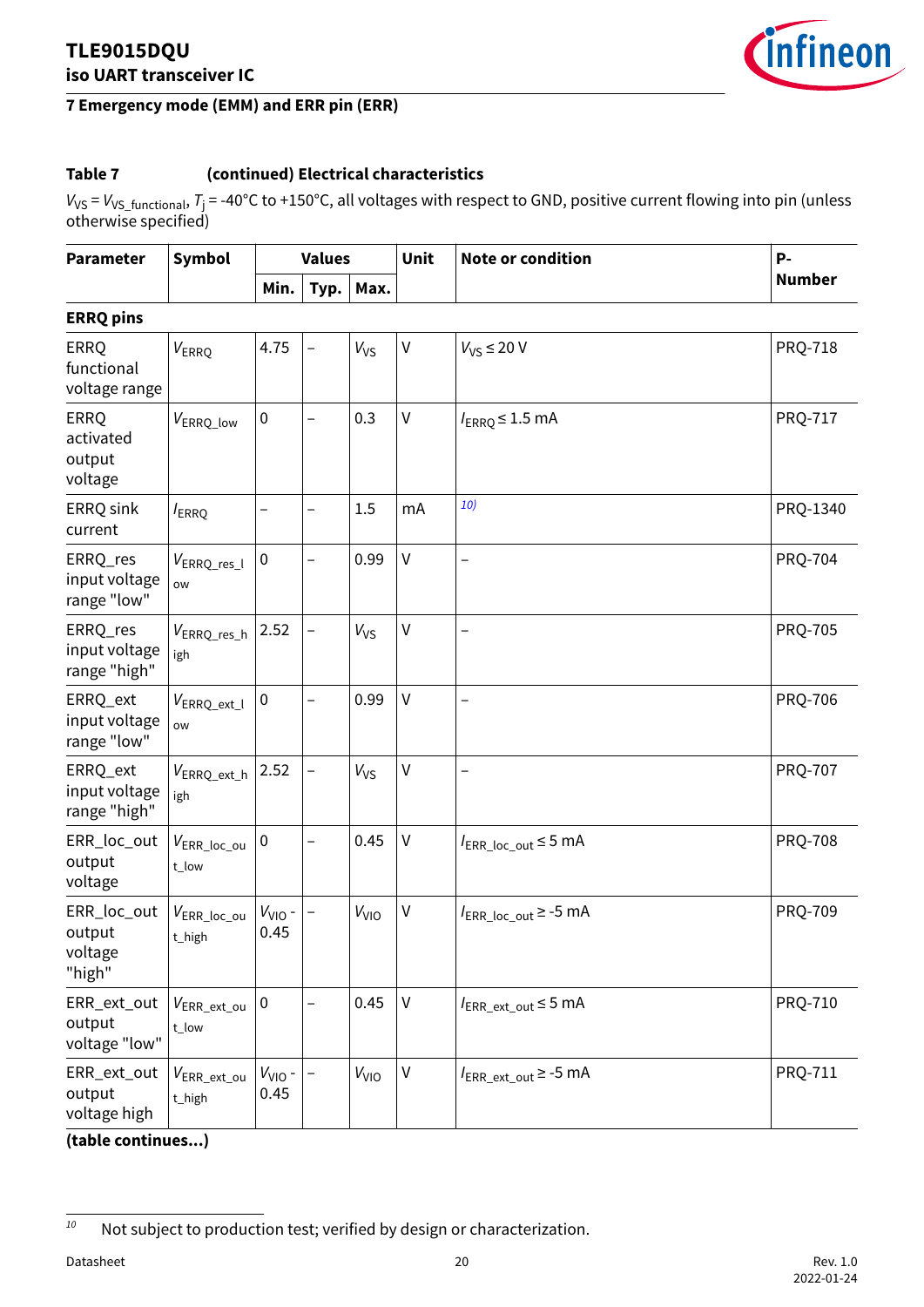

### **7 Emergency mode (EMM) and ERR pin (ERR)**

### **Table 7 (continued) Electrical characteristics**

*V*vs = *V*vs\_functional, *T*j = -40°C to +150°C, all voltages with respect to GND, positive current flowing into pin (unless otherwise specified)

| <b>Parameter</b>                          | Symbol                                    | <b>Values</b> |            |           | <b>Unit</b> | <b>Note or condition</b>              | P-             |
|-------------------------------------------|-------------------------------------------|---------------|------------|-----------|-------------|---------------------------------------|----------------|
|                                           |                                           | Min.          | Typ.       | Max.      |             |                                       | <b>Number</b>  |
| ERRQ_ext<br>internal pull-<br>up resistor | $R_{\text{ERRQ\_ext\_p}}$<br>$\mathbf{u}$ | 200           | 300        | 400       | kΩ          | Connected to an internal 3.3 V supply | <b>PRQ-712</b> |
| ERRQ_res<br>internal pull-<br>up resistor | $R_{\rm ERRQ\_res\_p}$<br>$\mathbf{u}$    | 200           | 300        | 400       | $k\Omega$   | Connected to an internal 3.3 V supply | <b>PRQ-713</b> |
| ERRQ_ext<br>input<br>deglitch             | $t_{\sf ERRQ\_ext\_d}$<br>eglitch         | 47.2<br>6     | 49.7<br>4  | 52.4<br>2 | ms          | <b>10)</b>                            | <b>PRQ-714</b> |
| ERRQ_res<br>input<br>deglitch             | $t_{\text{ERRQ,res_d}}$<br>eglitch        | 844           | 951        | 1067      | μs          | <b>10)</b>                            | <b>PRQ-715</b> |
| ERR_loc_out<br>active time                | $t_{\sf{ERR\_loc\_out}}$                  | 281.<br>32    | 293.<br>74 | 307.<br>2 | ms          | 10)                                   | <b>PRQ-716</b> |

*<sup>10</sup>* Not subject to production test; verified by design or characterization.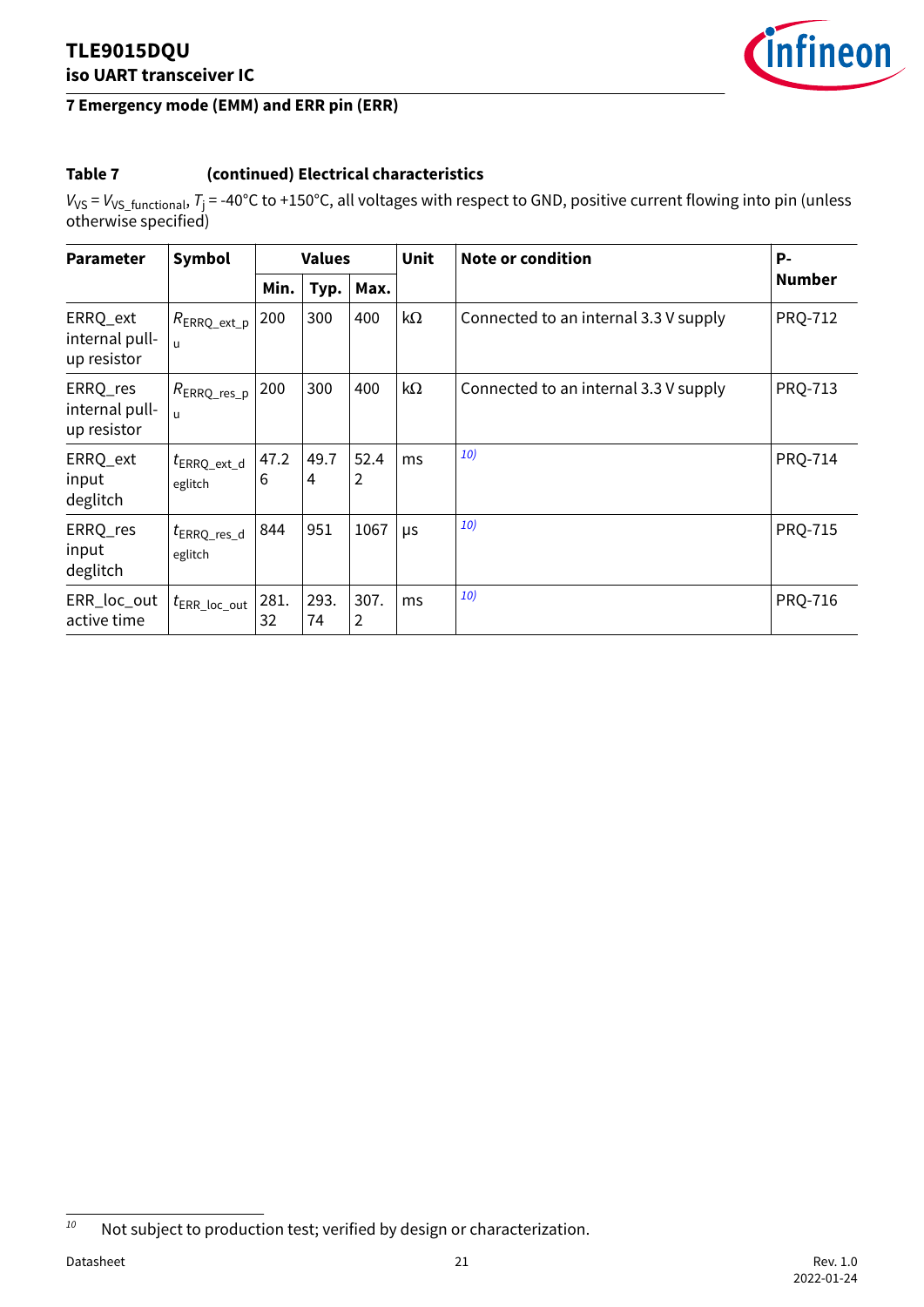

<span id="page-21-0"></span>**8 Application information**

### **8 Application information**

### **8.1 External circuitry and components**



#### **Figure 7 External circuitry transceiver IC**

#### **Table 8 External components**

| Buffer capacitor VS                | $C_{VS}$               | 100 | nF |                                                                  |
|------------------------------------|------------------------|-----|----|------------------------------------------------------------------|
| Filtering resistor VS              | $R_{VS}$               | 5.1 | Ω  |                                                                  |
| Buffer capacitor on<br>VREGOUT     | C <sub>VREGOUT</sub>   | 100 | nF |                                                                  |
| Buffer capacitor on<br><b>VIO</b>  | $C_{VIO}$              | 100 | nF | If VIO is connected<br>to VREGOUT,<br>then $C_{VIO}$ is omitted. |
| Buffer capacitor on<br><b>VDDC</b> | $C_{\text{VDDC}}$      | 330 | nF |                                                                  |
| Bypass capacitor on<br>iso UART    | $C_{\text{isoUART}_F}$ | 220 | рF |                                                                  |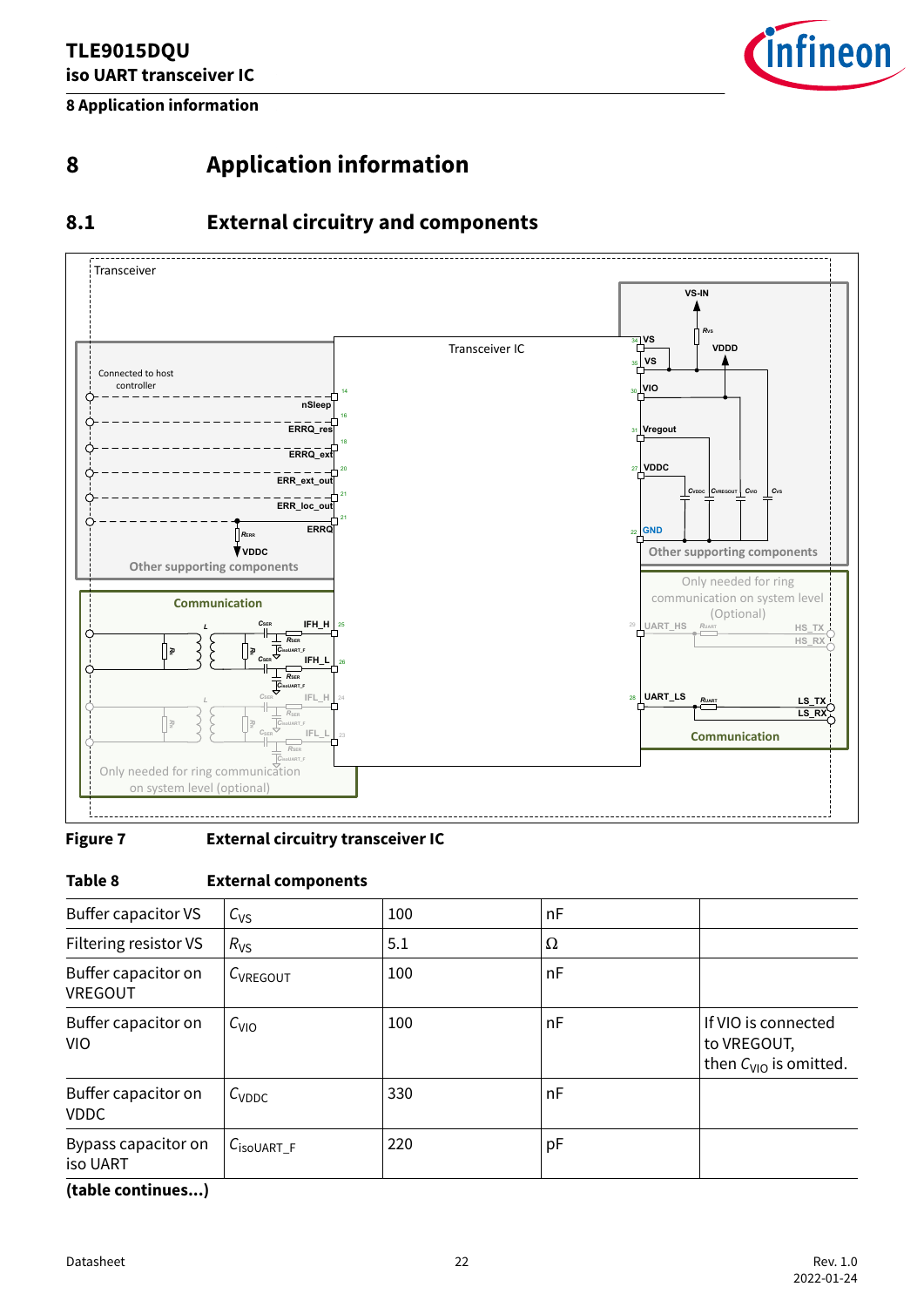

#### **8 Application information**

### **Table 8 (continued) External components**

| Damping resistor | $R_{\rm N}$       |                          | kΩ | With<br>Pulse HM2116ANL<br>transformer |
|------------------|-------------------|--------------------------|----|----------------------------------------|
| UART network     | $R_{\text{UART}}$ |                          | kΩ | $\tau$ $\leq$ 50 ns                    |
| Transformer      |                   | $\overline{\phantom{0}}$ |    | Transformer L from<br>Pulse HM2116ANL. |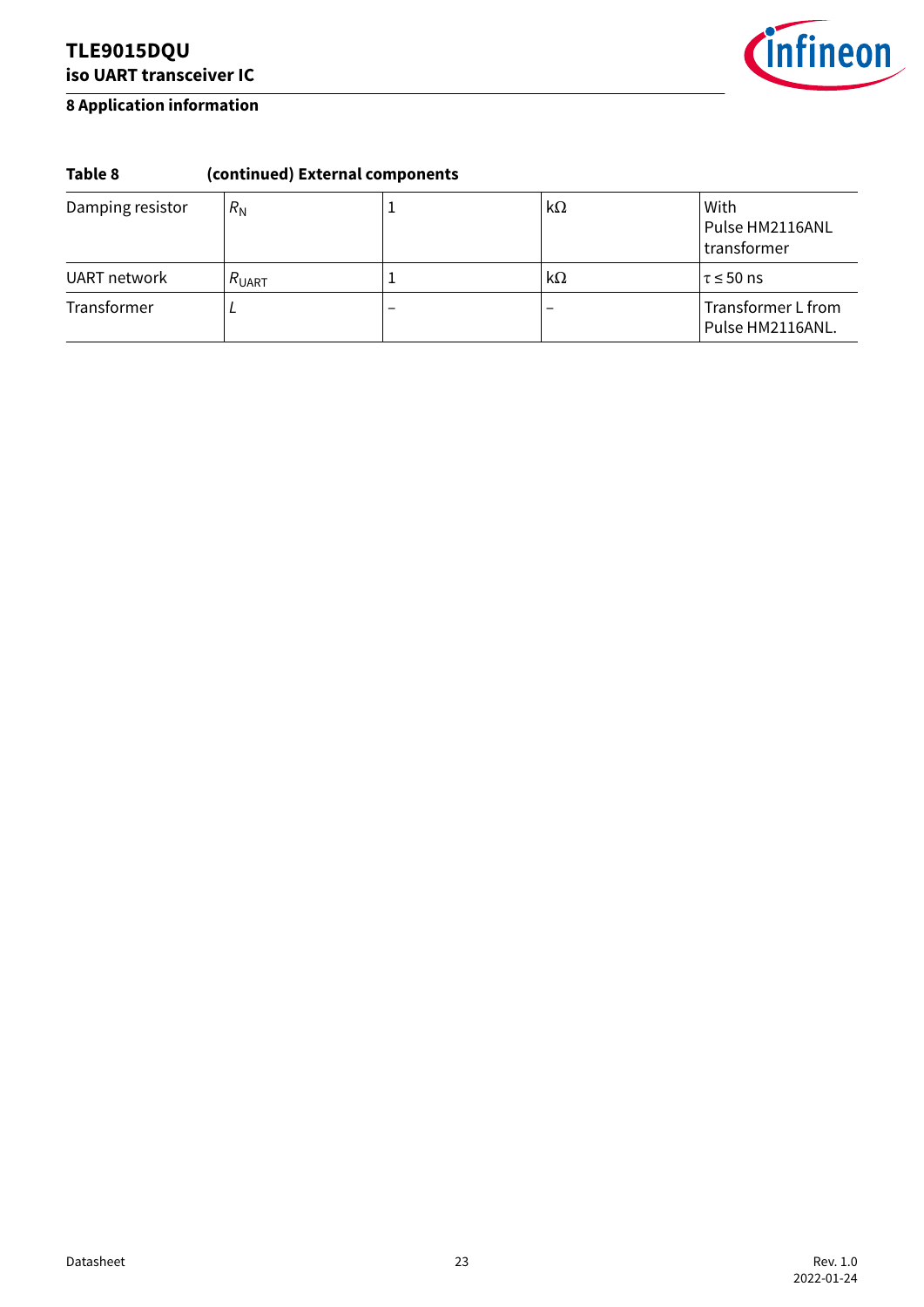### <span id="page-23-0"></span>**9 Package information**



**9 Package information**





### **Green Product (RoHS compliant)**

To meet the world-wide customer requirements for environmentally friendly products and to be compliant with government regulations the device is available as a Green Product. Green Products are RoHS compliant (Pb-free finish on leads and suitable for Pb-free soldering according to IPC/JEDEC J-STD-020).

#### **Information on alternative packages**

Please visit [www.infineon.com/packages](https://www.infineon.com/packages).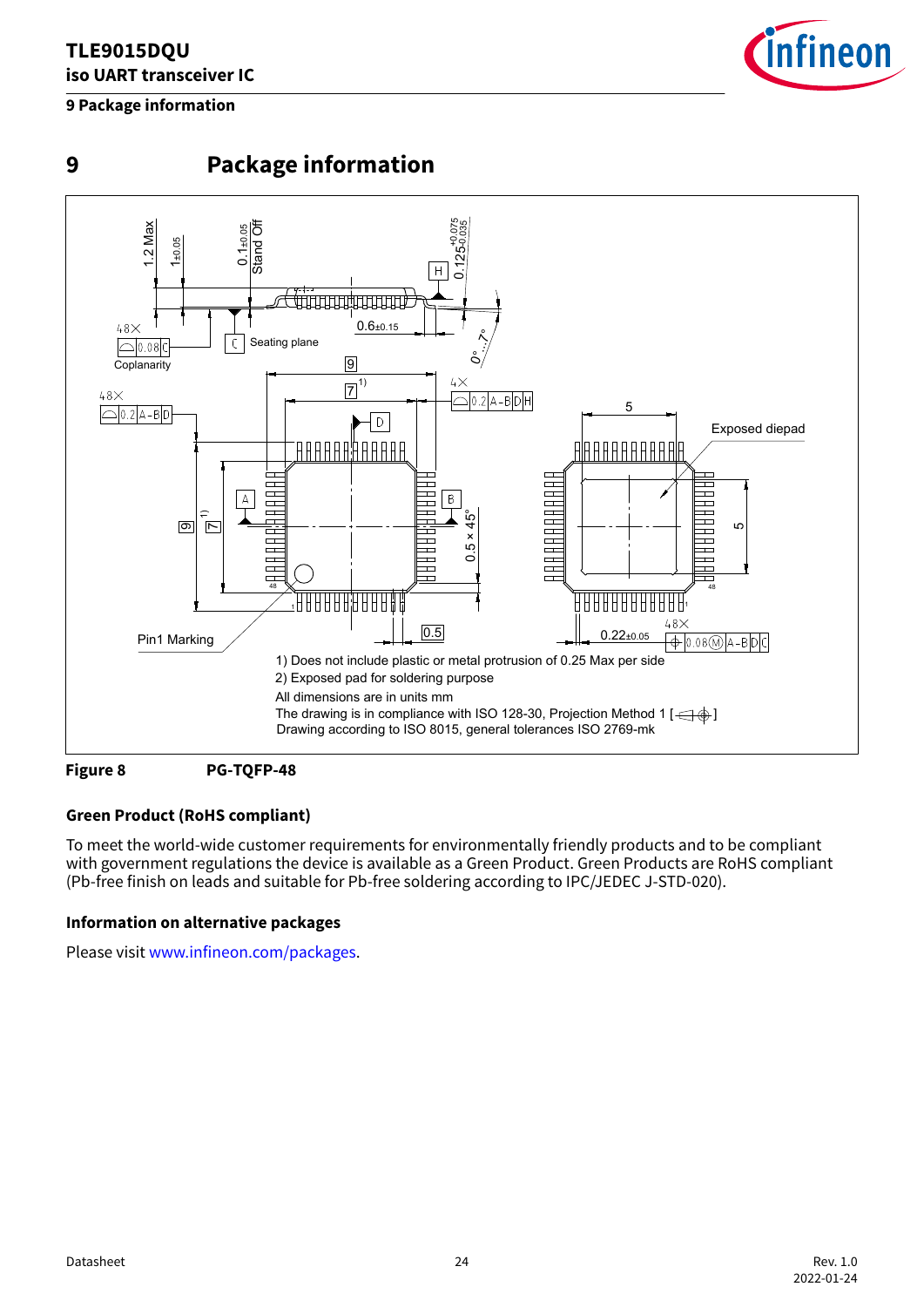<span id="page-24-0"></span>**Revision history**



# **Revision history**

| Revision Date |            | <b>Changes</b>               |
|---------------|------------|------------------------------|
| 1.0           | 2022-01-24 | Initial release of datasheet |